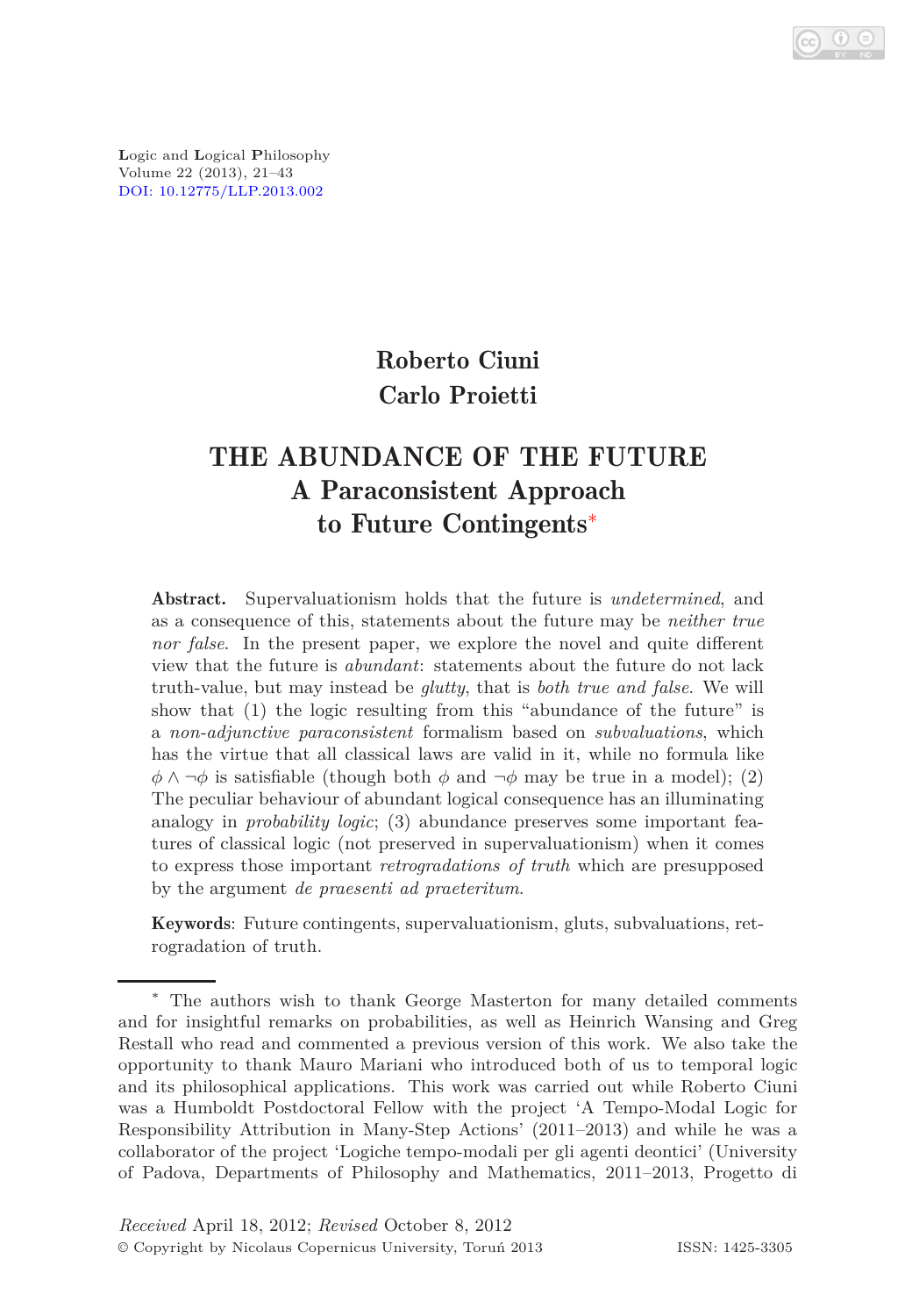# 1. Introduction

The future  $-\text{ so it is often said — is undetermined. If nothing today makes$ it inevitable that there will be a sea battle, or inevitable that there will never be any such battle, then the course of the events is open to both options.

It is often claimed, as an immediate consequence of this, that sentences like "There will be a sea battle" are *neither true nor false*: they are *unsettled*. Obviously, not all the sentences about the future encounter this fate: "At least once in the future there is a sea battle or there is no such battle" is true at any moment *m*, since no possible developments of the events includes a later moment *m*′ where "Either there is a sea battle or there is no sea battle" (or any other tautology) fails to hold. Also, "Either there will be a sea battle or there will be no such battle" (in symbols,  $F \phi \vee \neg F \phi$  is true at any moment *m*, since for every possible development, either there is a later moment where *φ* holds, or there is no such moment. This view  $-\text{nowadays}$  known as *supervaluationism*  $-\text{has}$ always had a good number of proponents and presupposes a conception of truth that  $-$  for our purposes  $-$  can be stated as follows: "Truth and falsehood imply *settledness*; without settledness, there is lack of truth-value".<sup>[1](#page-1-0)</sup>

Here, we want to investigate the "mirror" of supervaluationism: the view that the future is  $-\text{as we shall say}-abundant:$  future truths and falsehoods are not absent, rather they abound. Not only "There will be a sea battle" is *true* today, but also "There will be no sea battle" is, since the world is open to develop either way. We shall call this

ricerca di Ateneo Bando 2010 CPDA109451). During this period Carlo Proietti was a Postdoctoral Fellow at Lund University with the project 'Ceteris paribus modal logic for Epistemology and Philosophy of Science' (financed by the Swedish Research Council, 2009–2011) and subsequently within the 'Lund University Knowledge and Information Quality Research Group' (2012).

<span id="page-1-0"></span><sup>1</sup> The technique of *supervaluations*, which equates *truth* to *settledness*, has been first introduced by Bas van Fraassen in [\[van Fraassen, 1966\]](#page-22-0). It has been applied to a wide range of philosophical and logical problems, such as vagueness and more specific questions about it (see for instance [\[Fine, 1975\]](#page-21-0), [\[Kamp, 1981\]](#page-21-1), [\[Thomason, 1972\]](#page-22-1)), presuppositions([\[van Fraassen, 1969\]](#page-22-2)), lack of denotation([\[van Fraassen, 1966\]](#page-22-0), [\[Skyrms, 1968\]](#page-22-3)), quantum physics([\[Bigaj, 2001\]](#page-21-2), [\[Lambert, 1969\]](#page-22-4)). The foremost application of supervaluations to future contingents is due to Richmond Thomason, in [\[Thomason, 1970\]](#page-22-5). Here, we shall abuse terminology a bit and refer to the supervaluationist semantics for temporal logic as "supervaluationism" or "supervaluationist semantics" simply.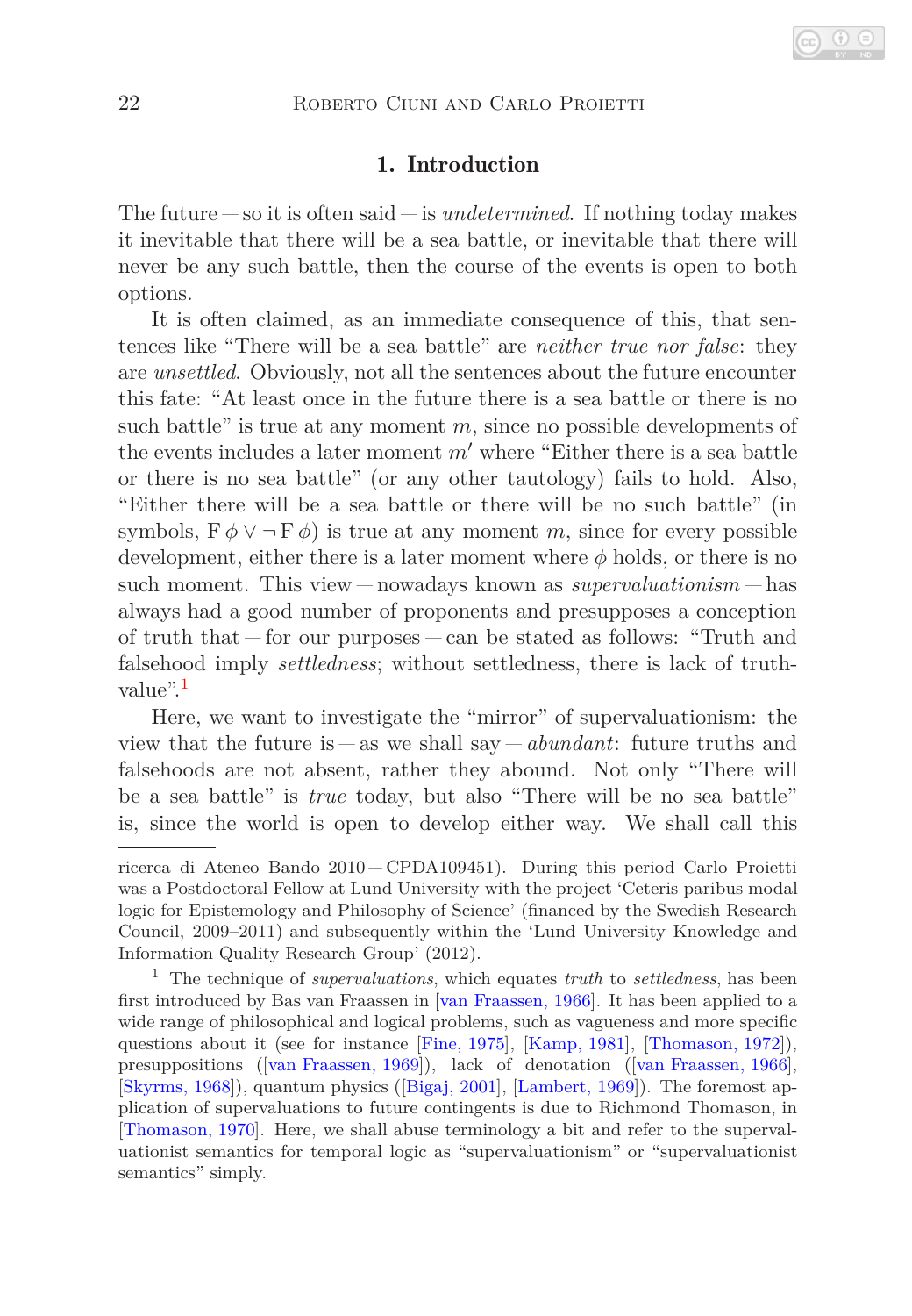approach the *abundance of the future*. To the best of our knowledge, this view has never been deeply investigated, and this is probably due to its contradictory flavor. Indeed, this position is naturally embodied by a *paraconsistent* semantics (Section 4). Can this possibly make sense or it is just a "weird" conceptual alternative among all the possible temporal logics? The question becomes more pressing since this alternative seems to have been left unexplored during more than two thousand years, whereas supervaluationism seemingly counts Aristotle (*On Interpretation* chap. 9) as its most eminent forerunner. Possible motivations for asymmetry could depend either on the *prima facie* unnaturalness of paraconsistency  $-\text{ the best case}-\text{ or on the relative intrinsic lack of}$ "utility" of this logical approach  $\frac{1}{n}$  in the worst case. In order to defeat criticisms of the second kind one should give a possible application, or at least a natural interpretation of this logic.

Abundance has at least some intuitive grounding in our linguistic use: most of the times, when we say "tomorrow it is going to rain" we do not claim that this is certain, only that there are reasons to assert it, but since there may also be reasons for asserting its negation, both seem to be tenable. In general, a truth in the abundant sense is to be read as something that one is *entitled to claim* or to defend. Otherwise, a proposition is true if the event corresponding to it has at least *some degree of probability*, i.e. if we can rationally *bet* on it. Notwithstanding the fact that the semantics we present here is purely *qualitative*, a probabilistic interpretation of it will shed light on its paraconsistent features, especially on some peculiar properties of *abundant logical consequence* such as the failure of multiple-premises classical consequence. The most significant result in this respect is condensed by Theorem [4](#page-13-0) (Section [6\)](#page-12-0).

The goal of this paper is, therefore, twofold. First, it aims at giving a clear formal presentation of a paraconsistent abundant temporal logic, which is in turn based on the technique of *subvaluations*. Second, it aims at presenting the reasons that could make this logic an option for future contingents. The work is structured as follows: Section 2 introduces the classical problem of *future contingents*, or contingent statements *de futuro* and presents the standard Ockhamist semantics based on branching-time structures. Section 3 gives an overview of supervaluationist semantics. Section 4 introduces the abundance of the future and its semantics, and shows how it applies to contingent statements *de futuro* in a branching-time setting. In that section, we also show that classical laws are preserved by our approach. Section 5 illustrates that,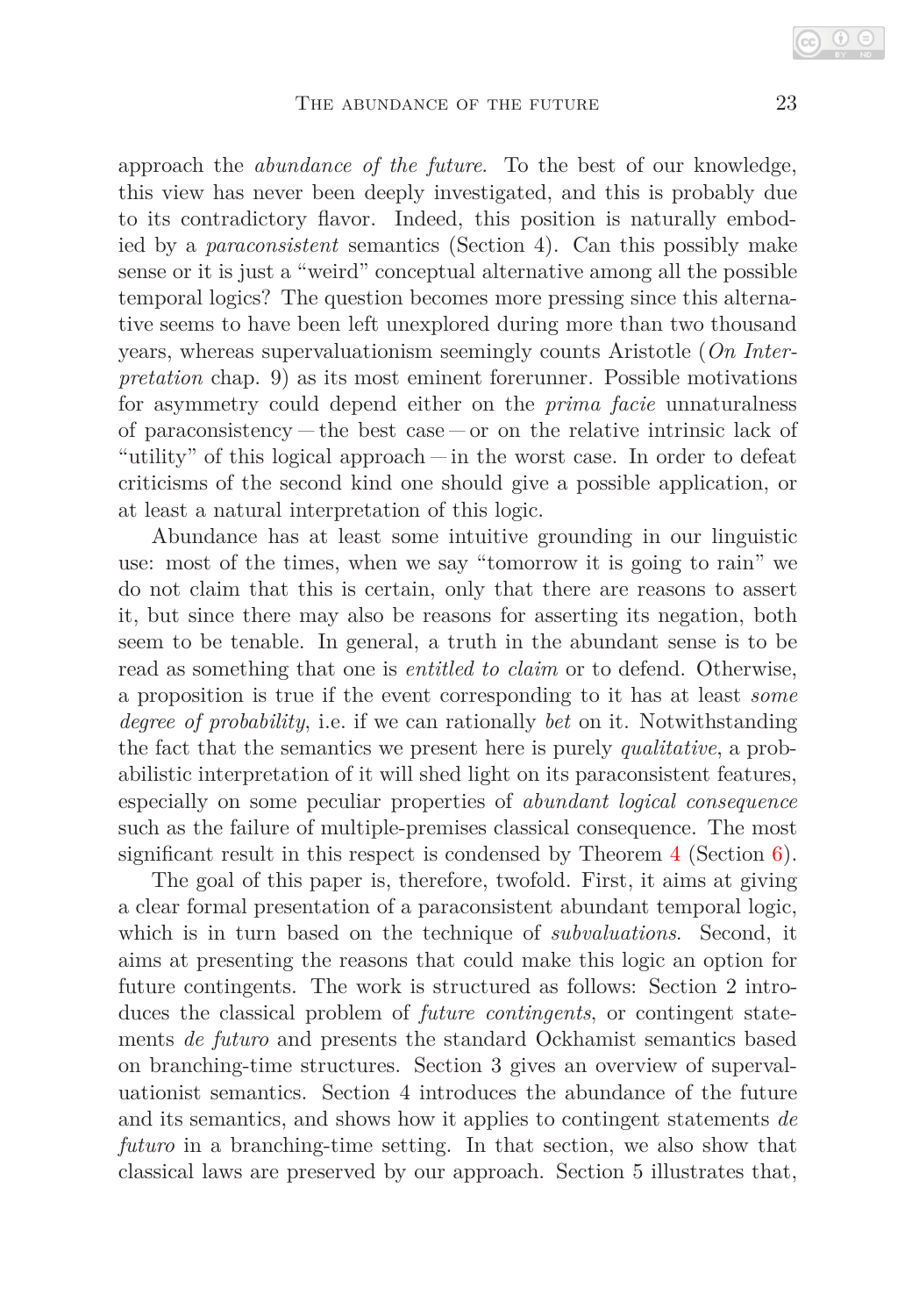appearances notwithstanding, abundance turns out to be on a par with supervaluationism w.r.t. preservation of classical logic. In particular, we shall show that the two approaches have similar troubles when it comes to preservation of *classical rules of inference*. Section 6 explores the interesting links between abundance and the logic of probability. In Section 7, we show that abundance is somehow "closer" to the classical inferential apparatus than supervaluationism in case we supply our logical language with devices for expressing *retrogradation of truths*. Section 8 resumes the content of the paper and discusses some of its possible openings.

#### 2. Future Contingents and Ockhamist Semantics

Many formal approaches have been devised in order to deal with the logic of *future contingents*, each one encoding a specific philosophical view.[2](#page-3-0) The basis of most of them, including ours, is A. Prior's *Ockhamist semantics*, [3](#page-3-1) which gives formal expression to the idea that sentences about *future contingents* are either true or false, without however *ipso facto* being *necessarily true* or *necessarily false*. This is accomplished by relativizing truth not only to a moment, but also to histories, i.e. specific courses of events. The consequence of this take is that "There will be a sea battle tomorrow" is true *now* w.r.t. a given history, and yet it may well be false *now* w.r.t. another one. Ockhamist semantics is motivated by the purpose of keeping bivalence while at the same time resisting the so-called *Master Argument* by Diodorus Cronus, which briefly put  $-was$  supposed to prove that if propositions concerning the future are *either true or false*, then every future event will happen *by necessity* (or is already *settled*).[4](#page-3-2)

<span id="page-3-0"></span><sup>2</sup> The debate on which view on *future contingents* proves more suitable from the conceptual point of view traces at least back to Aristotle, whose stance on the topic is to be found in the very famous chapter IX of *On Interpretation* ([\[Aristotle, 1941\]](#page-21-3)).

<span id="page-3-1"></span><sup>3</sup> Ockhamist semantics was introduced in [\[Prior, 1967\]](#page-22-6) (for a detailed analysis of it see also [\[Thomason, 1984\]](#page-22-7) and [\[Hasle and Øhrstrøm, 1995\]](#page-21-4), p. 14 and 212–215). However, it must be noticed that there are reasons to doubt that the semantical device put forth under this name can actually be an adequate formal rendering of Ockham's views on future contingents (on this point see [\[Øhrstrøm, 2009\]](#page-22-8)).

<span id="page-3-2"></span><sup>4</sup> An immediate consequence of such an argument is that there would be no place for *contingency* in the future, nor for *free choice* or *decision* about it. This would in turn open the way to a full-blooded *fatalism*, with consequent philosophical indesiderata which are easy to imagine.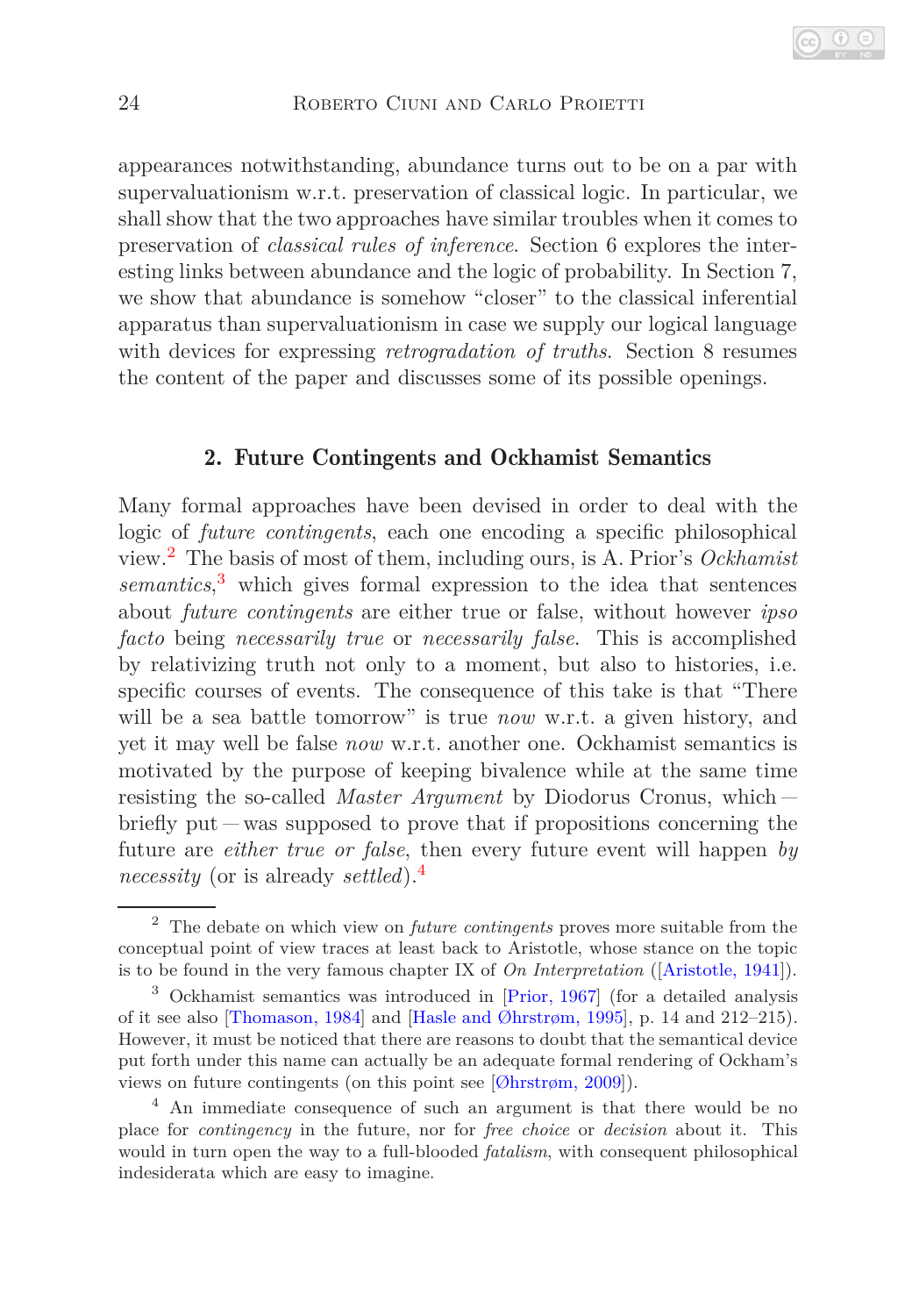Let us now introduce the semantics proper. The Ockhamist language  $\mathcal{L}_{\text{Ock}}$  consists in a set of atomic formulas p, q, ... (intuitively representing immediate present tense sentences), the boolean operators  $\neg$ ,  $\wedge$ ,  $\vee$ ,  $\rightarrow$ , the temporal operators F ("it will be the case that") and P ("it has been the case that") and an additional operator  $\Box$ , whose intuitive reading is "it is necessary that"<sup>[5](#page-4-0)</sup> or "it is determined that" or again "it is settled that";  $\phi$ ,  $\psi$ , ... stands for arbitrary formulas. Future contingent statements like "there will be a sea battle" can thus be expressed by formulas like  $F p$ . The structures employed by Ockhamist formalisms are *branching-time* structures  $\mathcal T$  of the form  $\langle T, \langle \rangle$ , where  $T$ is a nonempty set of moments<sup>[6](#page-4-1)</sup> and  $\lt$  is a strict ordering relation (i.e. irreflexive, transitive and asymmetrical), where the *<*-predecessors of any point *m* from *T* are totally ordered by *<*. A *history h* is a *maximal*



<span id="page-4-2"></span>Figure 1. A model for branching time

*chain* in  $\mathcal T$  for the relation  $\lt$ . The set of histories in  $\mathcal T$  will be called  $H(\mathcal{T})$ . Given a moment *m*,  $H_m$  will designate the set of all histories containing it, and  $h_m$  will be a shortening for "*h* such that contains  $m$ ". A structure of this kind is represented in Figure [1,](#page-4-2) where right-branching represents the different possible future courses of time (or development

<span id="page-4-0"></span><sup>5</sup> This notion of necessity is not a *logical* or *absolute* one, but temporal. Medieval philosophers named it necessity *per accidens*. It is that kind of necessity that can be attributed to past events as already *settled*.

<span id="page-4-1"></span> $6$  The cardinality of *T* does not matter here. However, *T* is usually assumed to be *continuous* (with *<* being a *dense* ordering), since this seems the most adequate representation of time.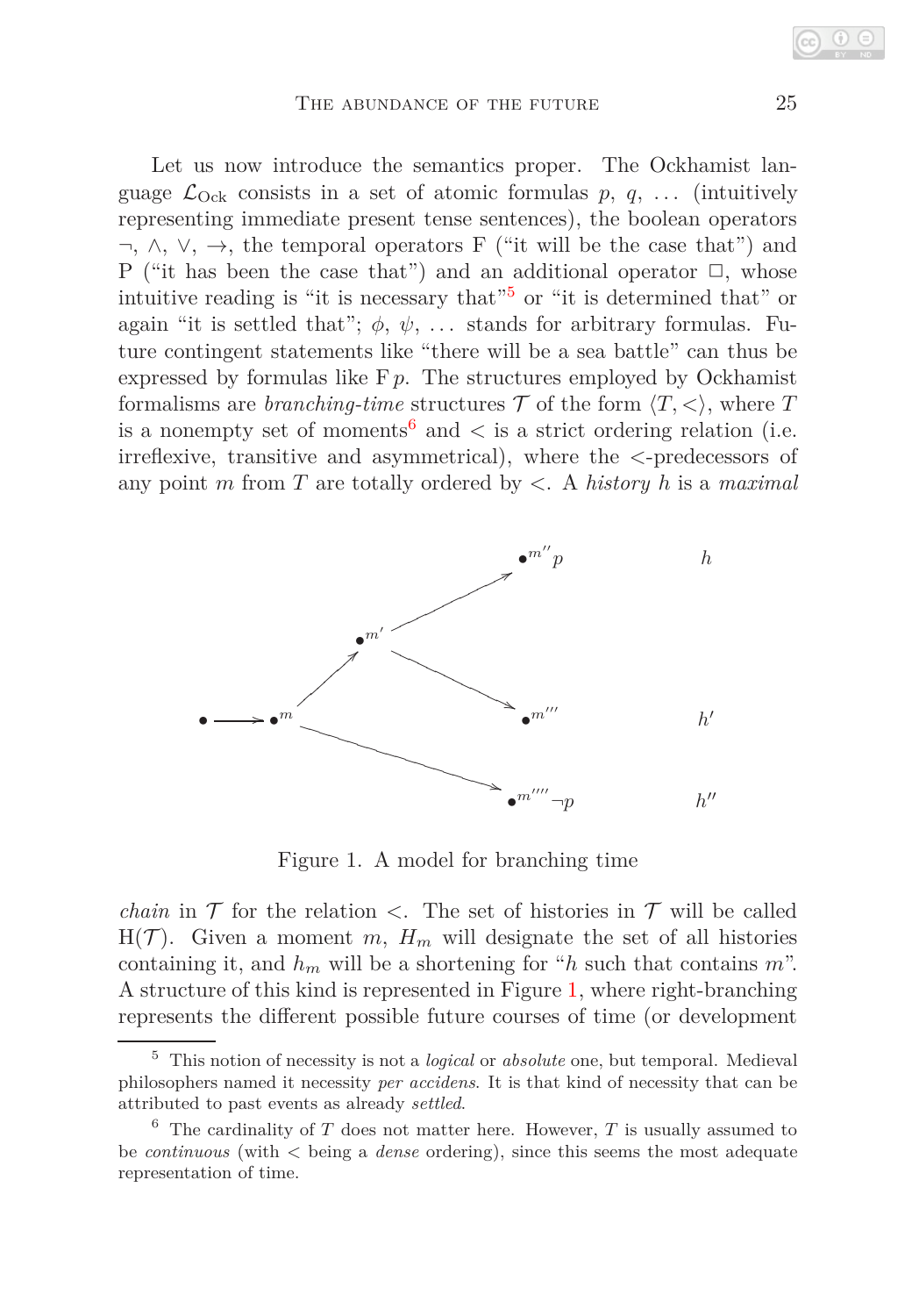of the events). We then define Ockhamist models  $\mathcal{M} = \langle T, \langle, V \rangle$ , where *V* is an evaluation function assigning to every propositional variable a subset of  $T \times H(\mathcal{T})$ . As clear from below, the evaluation of propositions is *classical* (and hence *bivalent*), but relative to a moment  $m \in T$  and a history  $h \in H(\mathcal{T})$ :

 $\mathcal{M}, \langle m, h \rangle \models_{\text{Ock}} p \Leftrightarrow \langle m, h \rangle \in V(p)$  $\mathcal{M}, \langle m, h \rangle \models_{\text{Ock}} \neg \phi \Leftrightarrow \mathcal{M}, \langle m, h \rangle \not\models_{\text{Ock}} \phi$  $\mathcal{M}, \langle m, h \rangle \models_{\text{Ock}} \phi \land \psi \Leftrightarrow \mathcal{M}, \langle m, h \rangle \models_{\text{Ock}} \phi \text{ and } \mathcal{M}, \langle m, h \rangle \models_{\text{Ock}} \psi$  $\mathcal{M}, \langle m, h \rangle \models_{\text{Ock}} \phi \lor \psi \Leftrightarrow \mathcal{M}, \langle m, h \rangle \models_{\text{Ock}} \phi \text{ or } \mathcal{M}, \langle m, h \rangle \models_{\text{Ock}} \psi$  $\mathcal{M}, \langle m, h \rangle \models_{\text{Ock}} P\phi \Leftrightarrow \exists m' < m \text{ such that } \mathcal{M}, \langle m', h \rangle \models_{\text{Ock}} \phi$  $\mathcal{M}, \langle m, h \rangle \models_{\text{Ock}} F \phi \Leftrightarrow \exists m' > m \text{ such that } \mathcal{M}, \langle m', h \rangle \models_{\text{Ock}} \phi$ 

In addition, the following condition must be imposed:

**IPP** 
$$
\langle m, h \rangle \in V(p) \Rightarrow \forall h'(h' \in H_m \Rightarrow \langle m, h' \rangle \in V(p)).
$$

which states the *inevitability of the past and the present* (whence the label). Using a standard notation,  $\mathcal{M}, m \models_{\text{Ock}} \phi$  will stand for truth of a formula *φ* in an Ockhamist model at a moment *m* for every history in *H<sub>m</sub>*. *Global truth* of a formula in an Ockhamist model will be  $\mathcal{M} \models_{\text{Ock}} \phi$ and truth in every Ockhamist model, i.e. Ockhamist validity, will be  $\models$ <sub>Ock</sub>  $\phi$ .

In order to express *settledness*, or *necessity per accidens*, Ockhamist semantics employs the operator  $\Box$ , which is defined by the following clause:

$$
\mathcal{M}, \langle m, h \rangle \models_{\text{Ock}} \Box \phi \Leftrightarrow \forall h'(h' \in H_m \Rightarrow \mathcal{M}, \langle m, h' \rangle \models_{\text{Ock}} \phi)
$$

By **IPP** and the truth-clause of  $\Box$  it follows that whenever a sea battle *is taking place* (*took place*), it is then *settled* that it is taking place (took place).[7](#page-5-0)

The Ockhamist truth-relation and the notion of settledness are key to understanding how Ockhamist semantics retains bivalence and yet resists the inference from *truth* to *settledness* imposed by the Master Argument: on the one side,  $\langle m, h \rangle \in V(\phi) \Leftrightarrow \langle m, h \rangle \notin V(\neg \phi)$ , while on the other side, checking the truth of  $Fp$  and  $\Box Fp$  at  $\langle m, h \rangle$  in the model in Figure 1 is enough to see that the step from the truth of  $F \phi$  to the truth of  $\Box$  F  $\phi$  is blocked.

<span id="page-5-0"></span><sup>&</sup>lt;sup>7</sup> This is expressed by  $\models_{\text{Ock}} p \rightarrow \Box p$  and  $\models_{\text{Ock}} P p \rightarrow \Box P p$ , where p is clearly not to be intended as freely substitutable.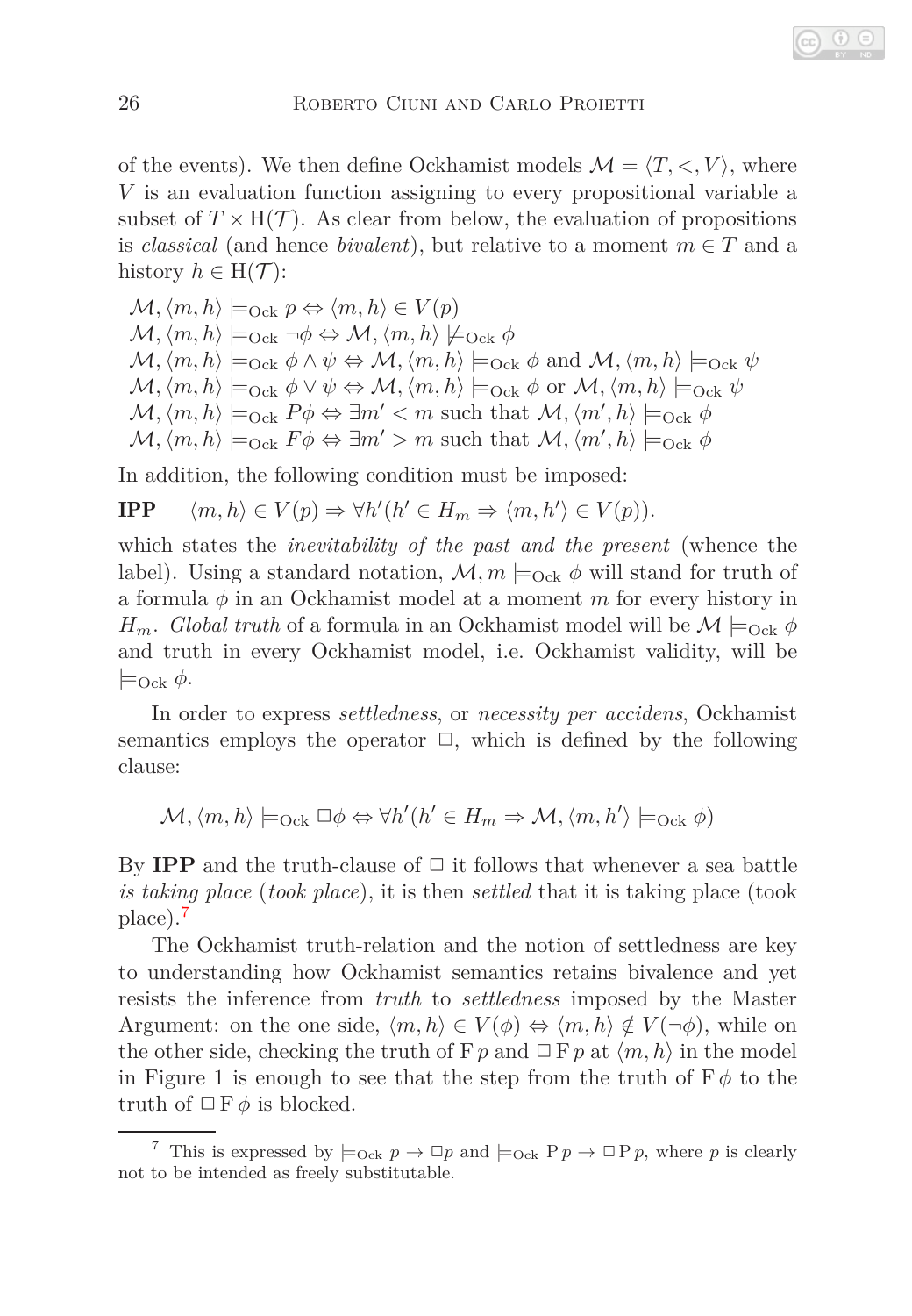## 3. Supervaluationism

Though successful in resisting the Master Argument, Ockhamist semantics seems to encounter a serious conceptual problem: in a nutshell, while it is clear which moment of evaluation we are referring to (usually the "moment of assertion" itself, when we make a given utterance), it cannot be clear at all which *history* of evaluation we would refer to.[8](#page-6-0) Thus, a semantics which primarily takes statements *de futuro* to be evaluated only w.r.t. moments seems to be conceptually more tenable.<sup>[9](#page-6-1)</sup>

To this effect, supervaluationism assumes that when we state "There will be a sea battle", we are not stating that the sea battle will happen in a given history *h*: we are just saying that it will happen, full stop. In order to formally render this idea, supervaluationism intervenes on the semantical notion of truth. Truth of  $\phi$  at  $m$  – this is the general claim – involves *per se* a universal quantification over possible histories and the same holds for falsehood. In order to distinguish the supervaluationist notion of truth and falsehood from the Ockhamist ones expressed by  $\models$ <sub>Ock</sub> and  $\not\models$ <sub>Ock</sub>, we will follow the standard use and call them "supertruth" and "superfalsehood".

Given an Ockhamist model  $\mathcal{M} := \langle T, \langle, V \rangle$  we can define a corresponding supervaluationist model  $M_{\text{Sun}} := \langle T, \langle V^+, V^-\rangle$ , where *T* and  $\langle$ are as in  $\mathcal M$  and  $V^+$  (supertruth) and  $V^-$  (superfalsehood) are supervaluationist evaluation functions from propositional variables to *sets of moments* which are defined as follows:

$$
m \in V^+(\phi) \Leftrightarrow \forall h(h \in H_m \Rightarrow \mathcal{M}, \langle m, h \rangle \models_{\text{Ock}} \phi)
$$

$$
m \in V^-(\phi) \Leftrightarrow \forall h(h \in H_m \Rightarrow \mathcal{M}, \langle m, h \rangle \not\models_{\text{Ock}} \phi)
$$

Truth at a moment  $m$  in a supervaluationist model  $\mathcal{M}_{\text{Sup}}$  can be also denoted in the usual way by  $\mathcal{M}_{\text{Sup}}$ ,  $m \models_{\text{Sup}}$  letting the following relations

<span id="page-6-0"></span><sup>8</sup> This is due to the fact that, while the moment *m* of evaluation is in principle distinguishable from the earlier and later ones, the many possible histories of evaluation passing through *m* are in principle indistinguishable at *m*, since they verify exactly the same statements on past and present and differ only in their evaluations of statements about the future. Thus, believing that we can distinguish them proves incompatible with any full-blooded form of indeterminism.

<span id="page-6-1"></span> $9$  Many philosophers seem oriented toward this conclusion. In [\[Prior, 1967\]](#page-22-6), Prior himself points out that truth relative to a history is only "*prima facie* truth". Also [\[MacFarlane, 2003\]](#page-22-9) claims that the notion of *truth-at-m* is indeed *primary*, from the perspective of natural language understanding, w.r.t. truth-at- $\langle m, h \rangle$ .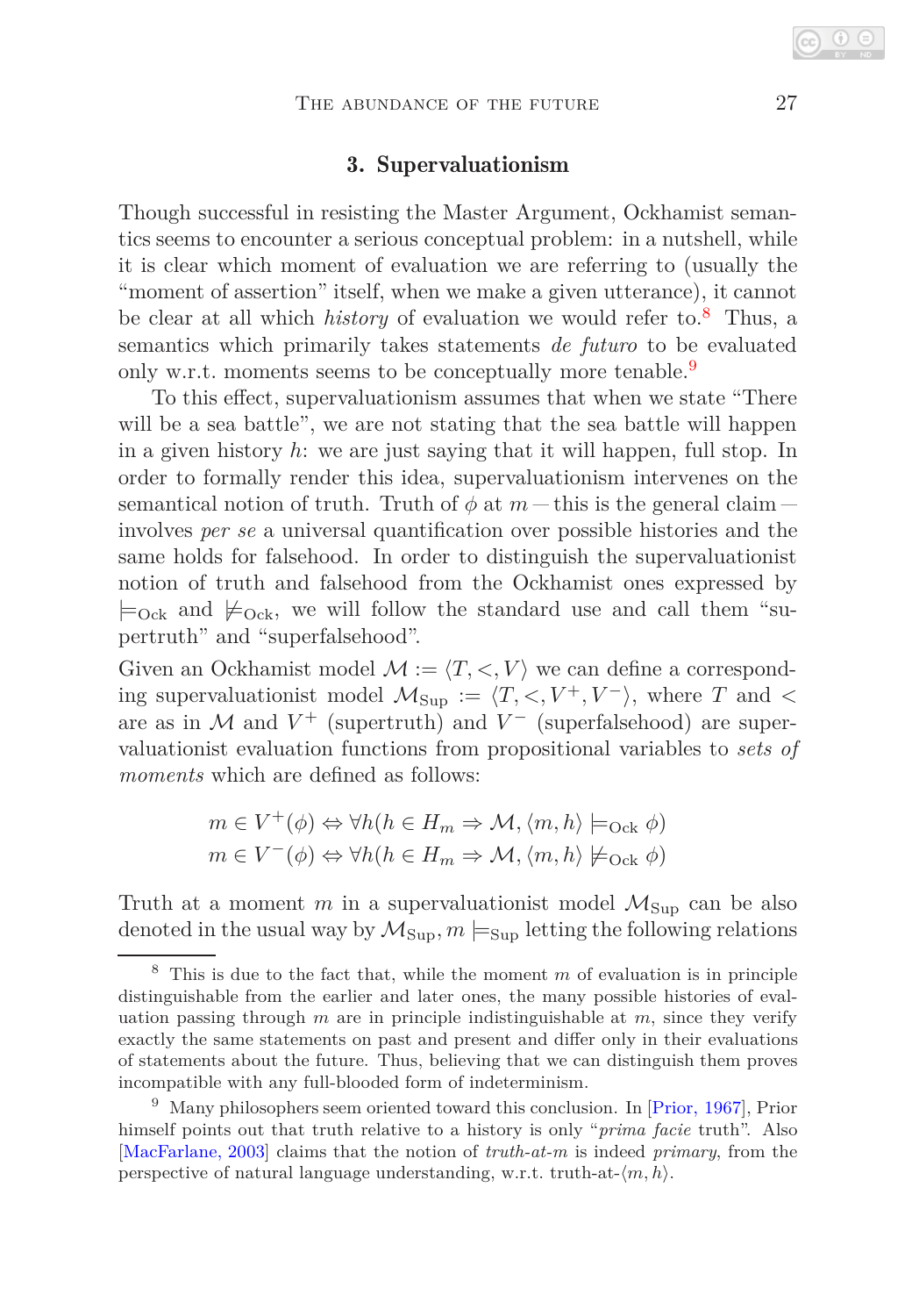to hold:

 $\mathcal{M}_{\text{Sup}}, m \models_{\text{Sup}} \phi \text{ iff } m \in V^+(\phi)$  $\mathcal{M}_{\text{Sup}}, m \models_{\text{Sup}} \neg \phi \text{ iff } m \in V^-(\phi)$ 

Truth of a formula in a supervaluationist model  $(\mathcal{M}_{\text{Sun}} \models \phi)$ , truth in every model (supervaluationist validity,  $\models_{\text{Sup}} \phi$ ) and satisfiability are defined as usual. Here, the truth of  $\phi$  is intended as truth in all possible histories, i.e. supervaluationism equates the truth of  $\phi$  with that of  $\Box \phi$  in Ockhamist semantics.<sup>[10](#page-7-0)</sup> It is easy to see that **IPP** extends to supervaluationist semantics.<sup>[11](#page-7-1)</sup>

## 4. The abundance of the future

Contrary to the Ockhamist semantics, supervaluationism assumes a *history-independent* notion of truth, i.e. a notion of truth which is relative to a moment *m* but to no particular history. Our "abundant" approach agrees with supervaluationism on this point, and also presents a notion of truth which is *indeterminist*, insofar as it is essentially rooted on a branching-time semantics. The core difference is that abundance takes satisfaction in one single history to suffice for truth. From the formal point of view, the abundance of the future is defined by the technique of *subvaluations*, which are in turn the dual of supervaluations.[12](#page-7-2) The main effect of this choice is that *truth-value gluts* are the key feature of abundance.<sup>[13](#page-7-3)</sup>

<span id="page-7-0"></span><sup>10</sup> The technique of supervaluationism consists indeed in defining a notion of truth (namely, supertruth) which is equivalent to "holding w.r.t. to *all* the relevant parameters of a given kind". When applied to branching-time, histories are such parameters.

<span id="page-7-1"></span> $11$  As a consequence, when a formula contains no occurrence of F, truth relative to a history *h* (i.e. Ockhamist truth) coincides with truth relative to all histories *h* ′ (i.e. supertruth). As a consequence, the discrepancy between not being supertrue and being superfalse arises only when future tense sentences are considered. The fact that **IPP** holds also in the supervaluationist semantics follows from the fact that  $m \models_{\text{Supp}} \phi$ can be defined as  $\forall h_m(\langle m, h \rangle) \models_{\text{Ock}} \phi$ .

<span id="page-7-2"></span> $12$  For some detailed studies on the duality between supervaluations and subvaluations see [\[Varzi, 1995\]](#page-22-10), [\[Varzi, 1999\]](#page-22-11) [\[Varzi, 2003\]](#page-22-12).

<span id="page-7-3"></span><sup>&</sup>lt;sup>13</sup> The view we are devising here is unprecedented, at least to our knowledge: while supervaluations have been frequently applied to the problem of future contingents, the applications of subvaluations have not included such a problem, while focusing on other philosophical issues such as vagueness (for such an application, see [\[Hyde, 1997\]](#page-21-5)).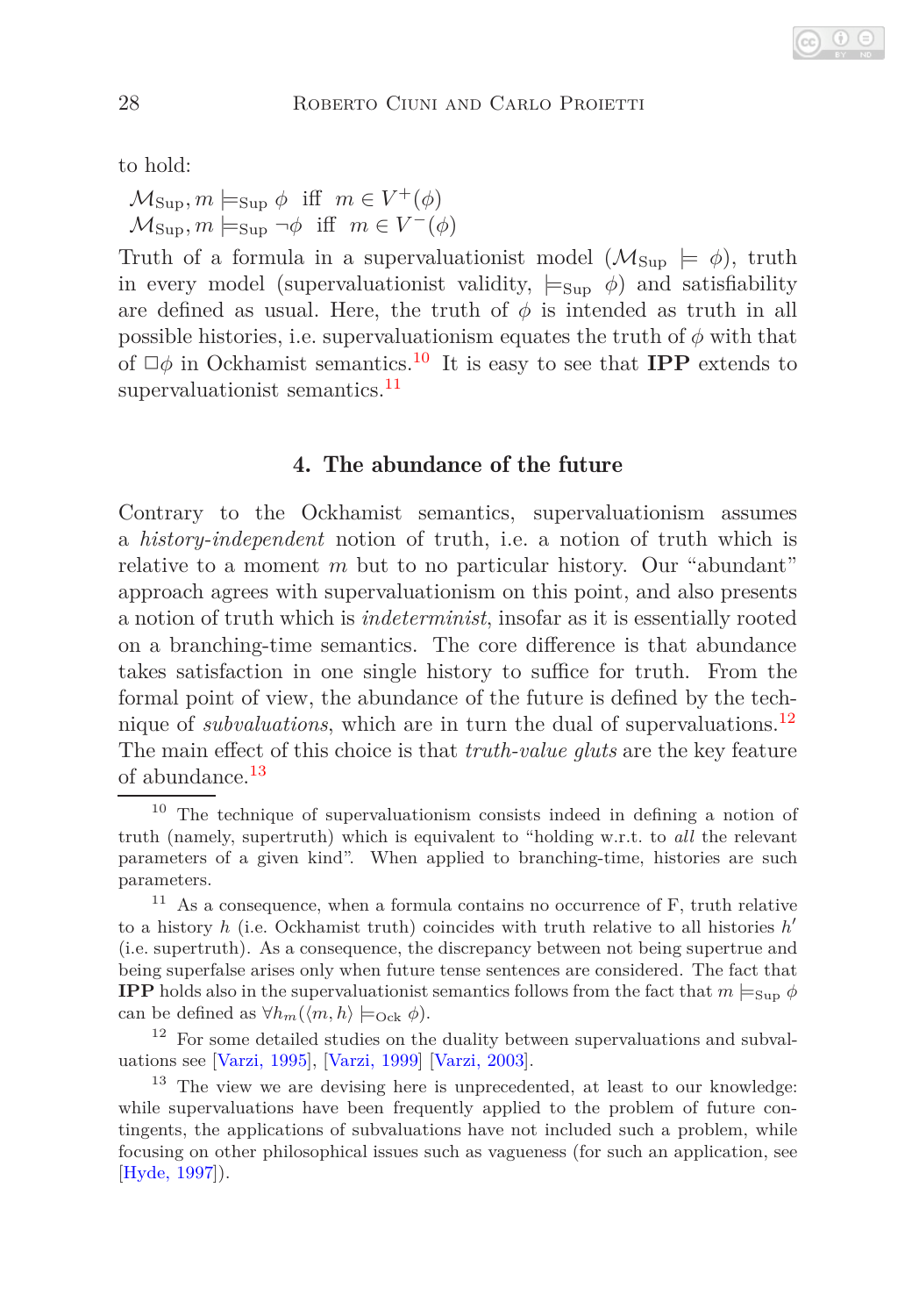Subvaluationist semantics are also based on Ockhamist ones: given an Ockhamist model  $\mathcal{M} := \langle T, \langle, V \rangle$ , a corresponding abundant model has the form  $M_{Ab} := \langle T, \langle, V_{Ab}^+, V_{Ab}^- \rangle$ , where *T* and  $\langle$  are as in M and  $V_{\text{Ab}}^{+}$  and  $V_{\text{Ab}}^{-}$  are functions from propositional variables to *sets of moments* such that:

$$
m \in V_{\text{Ab}}^{+}(\phi) \Leftrightarrow \exists h (h \in H_m \text{ and } \mathcal{M}, \langle m, h \rangle \models_{\text{Ock}} \phi),
$$
  

$$
m \in V_{\text{Ab}}^{-}(\phi) \Leftrightarrow \exists h (h \in H_m \text{ and } \mathcal{M}, \langle m, h \rangle \not\models_{\text{Ock}} \phi).
$$

In order to distinguish the abundant notion of truth from the Ockhamist and supervaluationist one, we shall also speak of "subtruth" for  $V_{\text{Ab}}^+$  and "subfalsehood" for  $V_{\text{Ab}}^-$ . From the above, it is clear that  $m \in V_{\text{Ab}}^{+}(\neg \phi) \Leftrightarrow m \in V_{\text{Ab}}^{-}(\phi)$ . Abundance then guarantees the minimal assumption that *subfalsehood* of a formula *φ* equates with *subtruth* of its negation  $\neg \phi$ . This is also a feature of supervaluationism: given the definitions of  $V^+$  and  $V^-$  in Section 2.1, it is easy to check that  $m \in V^+(\neg \phi) \Leftrightarrow m \in V^-(\phi)$  (*superfalsehood* of a formula  $\phi$  equates with *supertruth* of its negation  $\neg \phi$ ).

Furthermore,  $m \notin V_{\text{Ab}}^{+}(\phi) \Rightarrow m \in V_{\text{Ab}}^{-}(\phi)$  also holds. Thus, the subvaluationist apparatus of abundance is *bivalent*: if a formula fails to be subtrue, then it is subfalse.<sup>[14](#page-8-0)</sup> This is not a feature of supervaluationism: once again by the definitions in Section 2.1, it is clear that  $m \notin V^+(\phi)$ and  $m \notin V^-(\phi)$  may be the case for some sentence  $\phi$ : there are at least a sentence  $\phi$  and an Ockhamist model such that  $\langle m, h \rangle \models_{\text{Ock}} \phi$  and  $\langle m, h' \rangle \models_{\text{Ock}} \neg \phi$  (with  $h \neq h'$ ), to the effect that neither  $\phi$  and  $\neg \phi$  are supertrue.

The semantics of abundance is *not consistent*, though. It is easy to check that  $m \in V_{\text{Ab}}^{+}(\phi) \neq m \notin V_{\text{Ab}}^{+}(\neg \phi)$ : the Ockhamist model above – where  $\langle m, h \rangle \models_{\text{Ock}} \phi$  and  $\langle m, h' \rangle \models_{\text{Ock}} \neg \phi$  hold (with  $h \neq h'$ ) – is enough to show that both  $\phi$  and  $\neg \phi$  may be subtrue.<sup>[15](#page-8-1)</sup> This is indeed the source of paraconsistency in abundance (as in any subvaluationist approach).

Truth in a model and at a moment is denoted by  $\mathcal{M}_{Ab}, m \models_{Ab} \phi$ . Truth of a formula in an abundant model  $(\mathcal{M}_{Ab} \models \phi)$ , and truth in

<span id="page-8-0"></span><sup>&</sup>lt;sup>14</sup> Easy to check, if a formula fails to be false, then it is true:  $m \notin V_{\rm Ab}^-(\phi) \Rightarrow$  $m \in V_{\text{Ab}}^{+}(\phi).$ 

<span id="page-8-1"></span><sup>&</sup>lt;sup>15</sup> However, notice that the converse holds: if  $\neg \phi$  holds relative to no history,  $\phi$  holds for at least some histories (more precisely, for all histories). Thus,  $m \notin$  $V_{\text{Ab}}^{+}(\neg \phi) \Rightarrow m \in V_{\text{Ab}}^{+}(\phi)$ . It is also easy to check that that  $m \notin V_{\text{Ab}}^{+}(\phi) \Rightarrow m \in V_{\text{Ab}}^{+}(\phi)$  $V_{\text{Ab}}^{+}(\neg \phi)$ .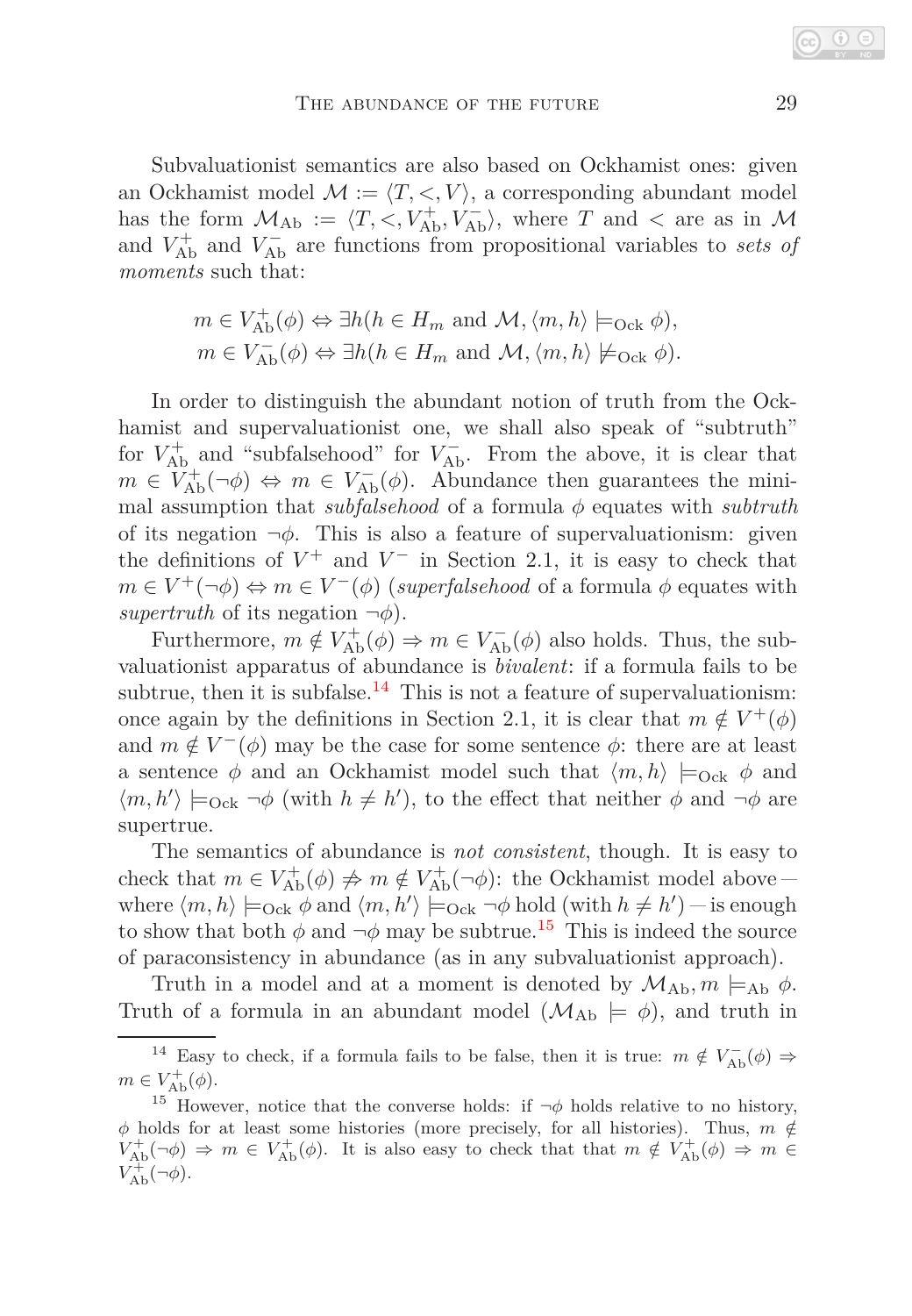every abundant model (abundant validity,  $\models_{Ab} \phi$ ) are defined by the usual universal quantifications. Satisfiability is defined as usual. As for supervaluationism we can write:

 $\mathcal{M}_{\text{Ab}}$ ,  $m \models_{\text{Ab}} \phi$  iff  $m \in V_{\text{Ab}}^{+}(\phi)$  $\mathcal{M}_{\text{Ab}}$ ,  $m \models_{\text{Ab}} \neg \phi$  iff  $m \in V_{\text{Ab}}^-(\phi)$ 

It is then clear that abundance equates the truth of  $\phi$  with the truth of  $\neg \Box \neg \phi$  (briefly,  $\diamond \phi$ ) in Ockhamist semantics, and that  $m \models_{\text{Ab}} \phi$  is nothing but  $\exists h_m(\langle m, h \rangle \models_{\text{Ock}} \phi)$ . As it was already clear from our last remark, the definition of  $\models_{\text{Ab}}$  results in the presence of *truth-value gluts* (the model in Figure [1](#page-4-2) indeed represents a situation where  $\mathcal{M}, m \models_{\text{Ab}} F p$ and  $M, m \models_{\text{Ab}} \neg \text{F} p$ . The possibility of *gluts* is, however, confined to statements about the future. Indeed, it is easy to see that **IPP** transmits from Ockhamist semantics to abundance, to the effect that  $m \in V_{\text{Ab}}^{+}(p) \Leftrightarrow m \notin V_{\text{Ab}}^{+}(\neg p) \text{ and } m \in V_{\text{Ab}}^{+}(Pp) \Leftrightarrow m \notin V_{\text{Ab}}^{+}(\neg Pp),$ and similarly for any formula not containing any occurrence of F. This matches what happens in supervaluationism, where the notions of supertruth and Ockhamist truth coincide in case of sentences which contains no F. Thus, when it comes to sentences that contain no future operator, **IPP** restores *consistency* for abundance and *bivalence* for supervaluationism. This is a desideratum, since we may reasonably want to limit departure from consistency to problematic cases – namely, future contingents.

#### 5. Abundance and Logical Consequence

[\[Hyde, 1997\]](#page-21-5) has shown that  $-\text{contrary to received opinion} - \text{supervalu-}$ ationist and subvaluationist semantics are on a par w.r.t. "preservation" of classical propositional logic. In other words, none of them preserves all classical inferences, but their deviations are "specular".<sup>[16](#page-9-0)</sup> After introducing the notion of "logical consequence", which we hold to be *preservation of truth* relative to the notion of truth of our logic, we will show that (i) *if single premises and multiple conclusions* are at stake, abundant

<span id="page-9-0"></span> $^{16}\,$  While subvaluations fail to preserve inferences with multiple premises, supervaluation cannot preserve multiple conclusion classical inferences. The reason why conformity with classical logic matters so much is that supervaluationism and subvaluationism have been devised to avoid some indesiderata in specific philosophical fields (vagueness, future contingents, and so on) *without* at the same time imposing a dramatic departure from the rules and the laws of classical reasoning.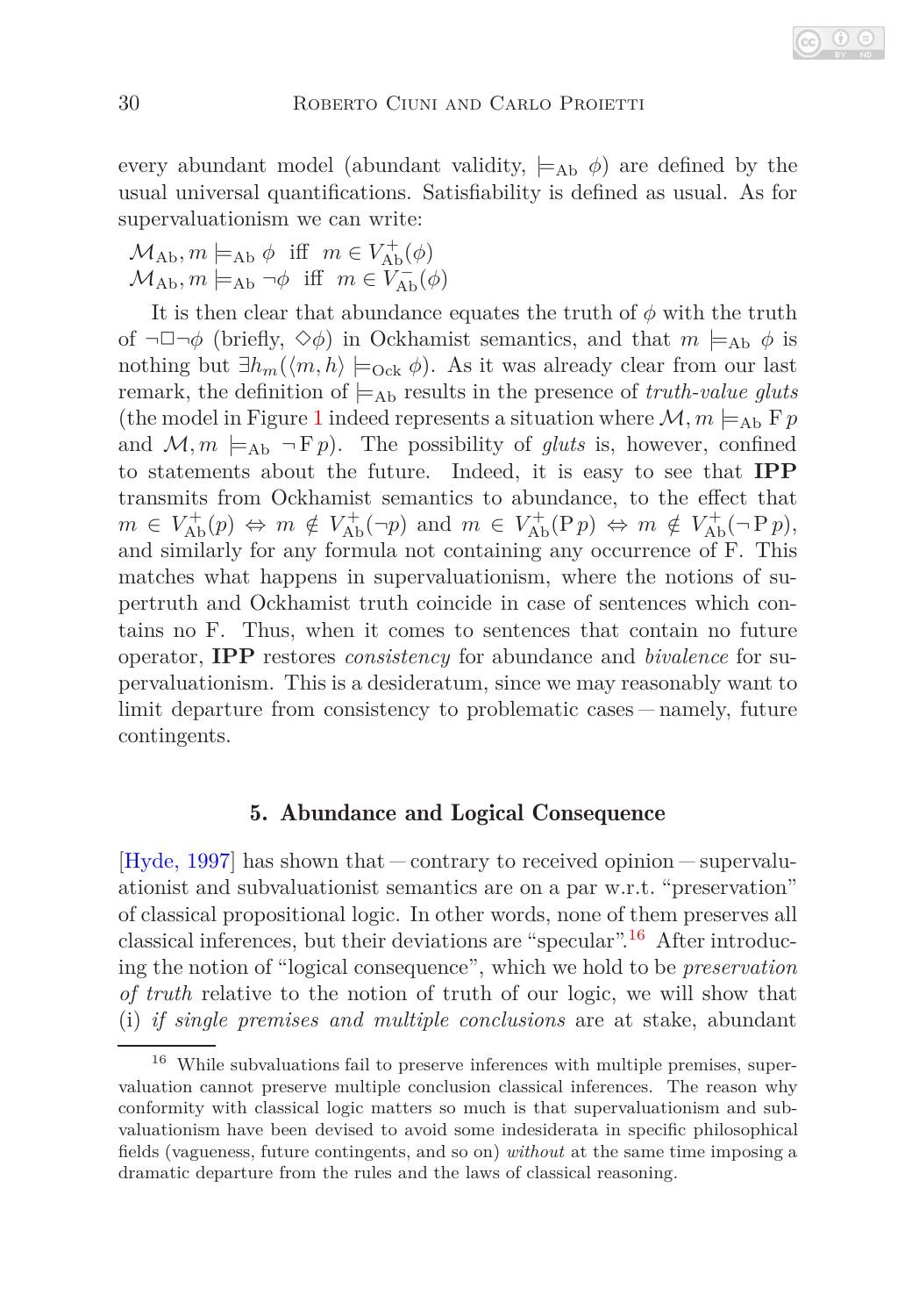consequence and Ockhamist consequence coincide (Theorem [1\)](#page-10-0), and (ii) the coincidence does not extend to the case of *multiple premises and single conclusions* (Theorem [2\)](#page-11-0).

The notion of *logical consequence* relative to our logic *Ab* is defined as follows:

**(LC)** A set  $\Delta$  of formulas is a logical consequence of a set  $\Gamma$  ( $\Gamma \models_{\text{Ab}} \Delta$ ) *iff* whenever *all* formulas in Γ are *subtrue* then at least *some* formula in ∆ is *subtrue*.

**LC** encodes the idea that logical consequence is essentially *preservation of subtruth*, that is preservation of truth in the sense of "truth" endorsed by abundance.[17](#page-10-1) *Logical validity* is to be understood in the usual way, i.e.  $\phi$  is *logically valid* iff  $\emptyset \models_{\text{Ab}} \phi$  (or simply,  $\models_{\text{Ab}} \phi$ ).

According to this definition, it is easy to see that abundance preserves classical validities, in the sense that  $\models_{\text{Ab}} \phi$  whenever  $\phi$  has the form of a tautology of classical propositional logic. A more general result can be proved by following the same line of [\[Hyde, 1997\]](#page-21-5), namely:

<span id="page-10-0"></span>THEOREM 1. For any formulas  $\phi, \psi_1, \ldots, \psi_k$  of the purely temporal language (i.e. without additional alethic operators  $\Box$ ,  $\diamond$ ) the following equivalence holds:

$$
\phi \models_{\text{Ock}} \psi_1, \ldots, \psi_k \quad \text{iff} \quad \phi \models_{\text{Ab}} \psi_1, \ldots, \psi_k.
$$

PROOF.  $(\Rightarrow)$  Suppose that (i)  $\phi \models_{\text{Ock}} \psi_1, \dots, \psi_k$  and (ii)  $m \models_{\text{Ab}} \phi$ . By (ii), there is a *h* such that  $\langle m, h \rangle \models_{\text{Ock}} \phi$ ; then it follows from (i) that  $\langle m, h \rangle \models_{\text{Ock}} \psi_i$  for some  $1 \leq i \leq k$  and thus  $m \models_{\text{Ab}} \psi_i$ .

 $(\Leftarrow)$  Suppose that  $\phi \not\models_{\text{Ock}} \psi_1, \ldots, \psi_k$ . Then there is a model M and a point *m*, *h* such that  $\mathcal{M}, \langle m, h \rangle \models_{\text{Ock}} \phi$  and  $\mathcal{M}, \langle m, h \rangle \not\models_{\text{Ock}} \psi_i$  for all  $1 \leq i \leq k$ . Consider now a model  $\mathcal{M}'$  obtained from  $\mathcal M$  by eliminating all histories except *h*. It is easy to prove (by induction on the complexity) that for every *purely temporal* formula *ψ*:

$$
\mathcal{M}, \langle m, h \rangle \models_{\text{Ock}} \psi \quad \text{iff} \quad \mathcal{M}', \langle m, h \rangle \models_{\text{Ock}} \psi.
$$

It then follows that  $\mathcal{M}'$ ,  $m \models_{\text{Ab}} \phi$  and, since *h* is the only history in  $H_m$ ,  $\mathcal{M}'$ ,  $m \not\models_{\text{Ab}} \psi_i$  and the result is proved. ⊣

<span id="page-10-1"></span><sup>17</sup> This is just one among many possible definitions of *consequence*. The reason why we are adopting it is that it gives us the most natural expression of *preservation* relative to subtruth. A detailed study of the many possible notions of logical consequence for supervaluationism and subvaluationism can be found in [\[Varzi, 2007\]](#page-22-13).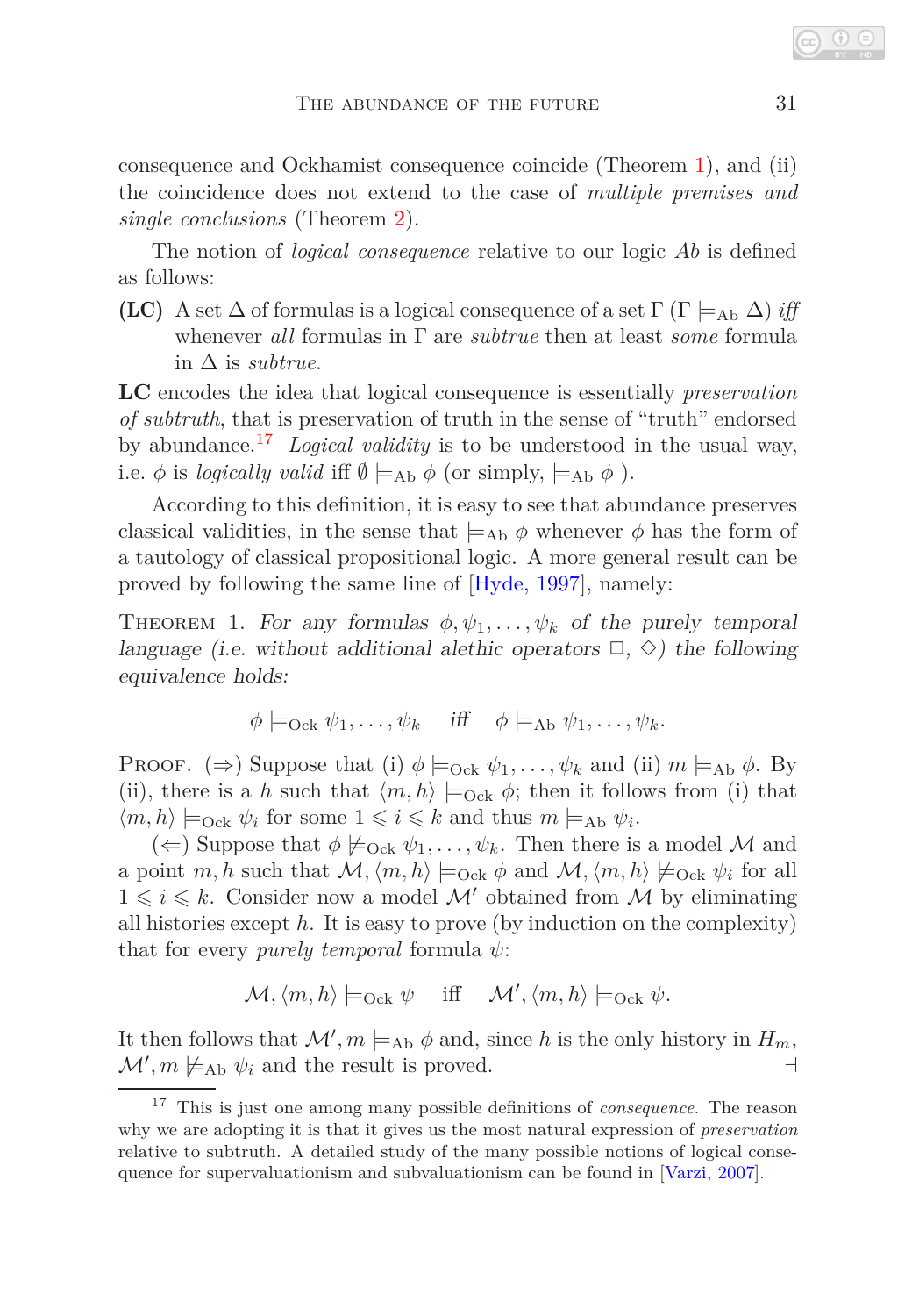We should notice that the left-to right implication  $(\Rightarrow)$  is independent from the language we adopt, therefore it also holds for languages with  $\Box$ and  $\diamond$ . Thus, every classically valid single premise inference is valid in abundant semantics. By contrast, the opposite direction  $(\Leftarrow)$  depends on the fact that the model restriction preserves modal satisfaction. This may not be true for more expressive languages and we should leave this as a conjecture.

This result raises a more general question: what happens in the case of multiple premises consequences? Failure of *modus ponens* in many paraconsistent logics  $-e.g.$  discussive logics  $-$  is a sufficient reason to suspect that the same can hold in our logic. The suspicion is indeed correct, since

 $Γ, φ, φ → ψ \not\models_{\text{Ab}} ψ$ 

fails: this can be tested in the model in Figure  $1^{18}$  $1^{18}$  $1^{18}$  However, an immediate consequence of Theorem [1](#page-10-0) is that *single premise Modus Ponens* holds in abundance, i.e.  $\phi \land (\phi \rightarrow \psi) \models_{\text{Ab}} \psi$ .

Once again, we can prove a general result, to the effect that classically valid schemata for single conclusions from many premises are not sound for the abundant approach. In order to prove it, we first define the concept of *mutual independence* and *essentiality*. Given a set  $\Gamma = {\psi_1, \ldots, \psi_n}$  of formulas, we shall say that these formulas are *mutually independent* if there is a model M and a point *m* such that for each  $\psi_i$  there is a  $h_i \in H_m$  such that  $\langle m, h_i \rangle \models_{\text{Ock}} \psi_i$  and, for any  $j \neq i$ ,  $\langle m, h_i \rangle \not\models_{\text{Ock}} \psi_j$ . Given a consequence  $\Gamma \models_{\text{Ock}} \phi$  we say that  $\psi_i \in \Gamma$  is *essential* for the derivation of  $\phi$  if and only if  $\Gamma \setminus {\psi_i} \not\models_{\text{Ock}} \phi$ . We can then state the following.

<span id="page-11-0"></span>THEOREM 2. Given a consequence  $\Gamma \models_{\text{Ock}} \phi$ , if  $\Gamma = {\psi_1, \dots, \psi_n}$  and  $\psi_1, \ldots, \psi_n$  are all *mutually independent* and *essential* for the derivation of  $\phi$ , then  $\Gamma \not\models_{\mathrm{Ab}} \phi$ .

PROOF. By mutual independence we have a model  $M$  and a point  $m$ such that  $\mathcal{M}, m \models_{\text{Ab}} \psi_i$  for all  $\psi_i \in \Gamma$ . Since the premises are essential, their mutual independence at *m* implies that  $\mathcal{M}, \langle m, h \rangle \not\models_{\text{Ock}} \phi$  for all  $h \in H_m$ . It then follows that  $\mathcal{M}, m \not\models_{\text{Ab}} \phi$ .

<span id="page-11-1"></span><sup>&</sup>lt;sup>18</sup> If we replace there  $\phi$  with F  $p$  and  $\psi$  with F  $q$ , we will have  $m \models_{\text{Ab}} \text{F} p$  and  $m \models_{\text{Ab}} \mathbb{F}p \to \mathbb{F}q$  (because the antecedent is false somewhere) but  $m \not\models_{\text{Ab}} \mathbb{F}q$ .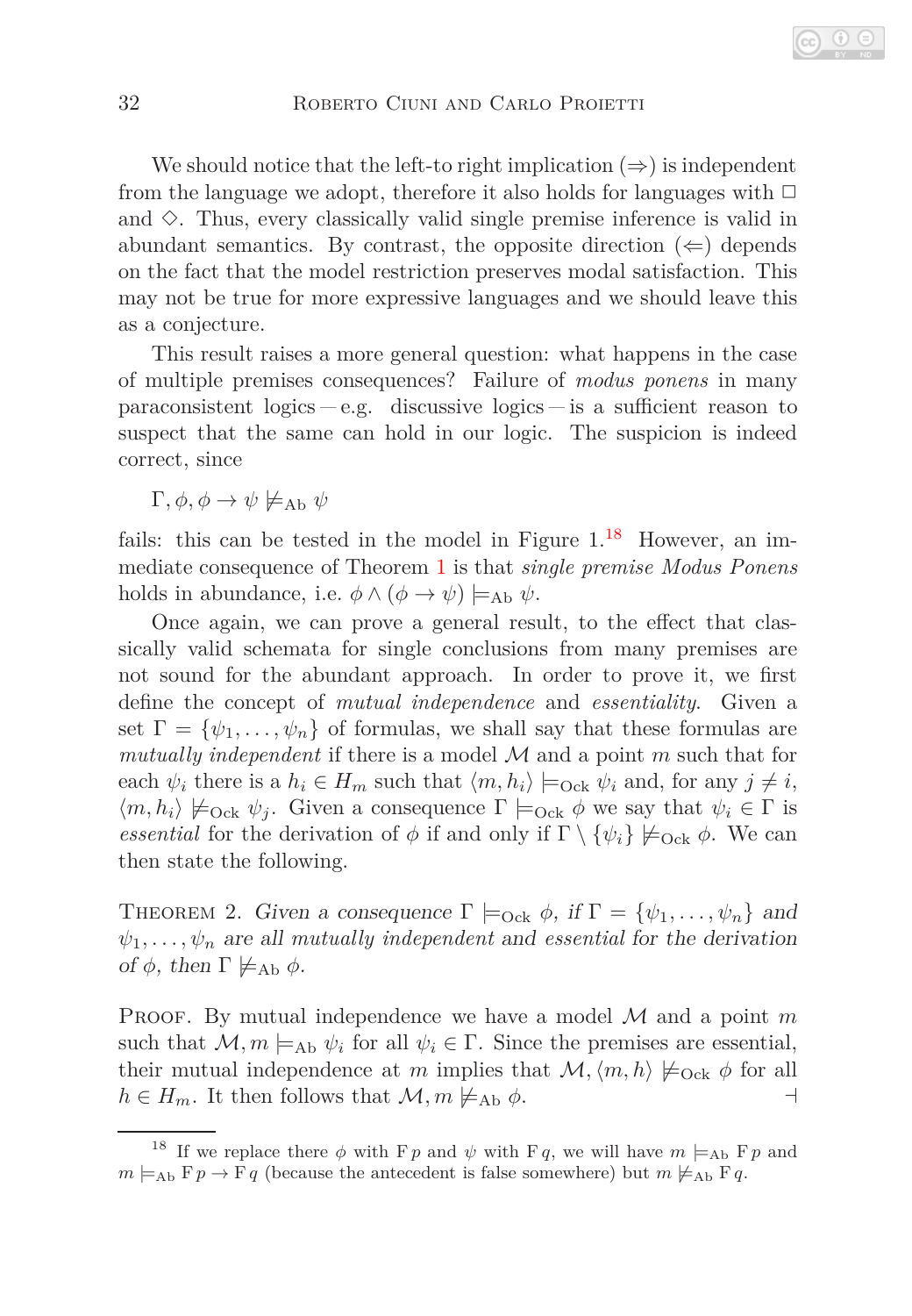From Theorem [2,](#page-11-0) it follows as an immediate corollary that the *rule of adjunctivity* fails:

$$
\Gamma, \phi, \psi \not\models_{\mathrm{Ab}} \phi \land \psi
$$

<span id="page-12-0"></span>Abundance thus belongs to the family on *non-adjunctive paraconsistent* formalisms.

#### 6. Abundance and the Logic of Probability

Theorem [2](#page-11-0) shows a noteworthy divergence from classical reasoning. However, abundance is far from being an isolated phenomenon in this respect. Indeed, when it comes to reasoning with *uncertain premises*, the logic of probability (see [\[Adams and Levine, 1975\]](#page-21-6) and [\[Adams, 1999\]](#page-21-7)) displays the same departure from classical reasoning. A typical example is presented by the lottery paradox, which shows the failure of *adjunctivity* in probabilistic reasoning. Consider a lottery with 1000 tickets and the propositions  $\phi_i$  = "ticket *i* will not win" which we can assume to have a probability of 0*.*999 and, therefore, an uncertainty of 0*.*001. Clearly  $\phi_1, \ldots, \phi_{1000} \models \phi_1 \wedge \cdots \wedge \phi_{1000}$  is a classically valid inference, where the consequent is to be read as "no ticket will win", but when the premises are not certain, as it is the case here, the conclusion can have probability 0 as it does.

The affinity between abundance and the logic of probability goes beyond a mere conformity in the failure of classical inferences, and seems to point at a common source of the failure: as we prove in Theorem [4,](#page-13-0) validity of an abundant consequence is relevantly connected with the relation between the *degree of uncertainty* of its premises and that of its  $\alpha$  conclusions  $\alpha$  relation which is assessed w.r.t. every probability function that does not attach probability 0 to any of the relevant histories. Before proving the result, we introduce some preliminary facts.

Given any probability distribution *P* on the different *state descriptions* of a propositional language, for a classically valid inference there is a connexion between the number of premises and the *uncertainty*  $U(x) = 1 - P(x)$  of the conclusion, whose *upper bound* is given by the following expression

$$
U(\phi) \leqslant U(\phi_1) + \cdots + U(\phi_n)
$$

where  $\phi$  is the conclusion of a valid inference and  $\phi_1 \dots \phi_n$  are its premises (see [\[Adams, 1999\]](#page-21-7) chap. 2).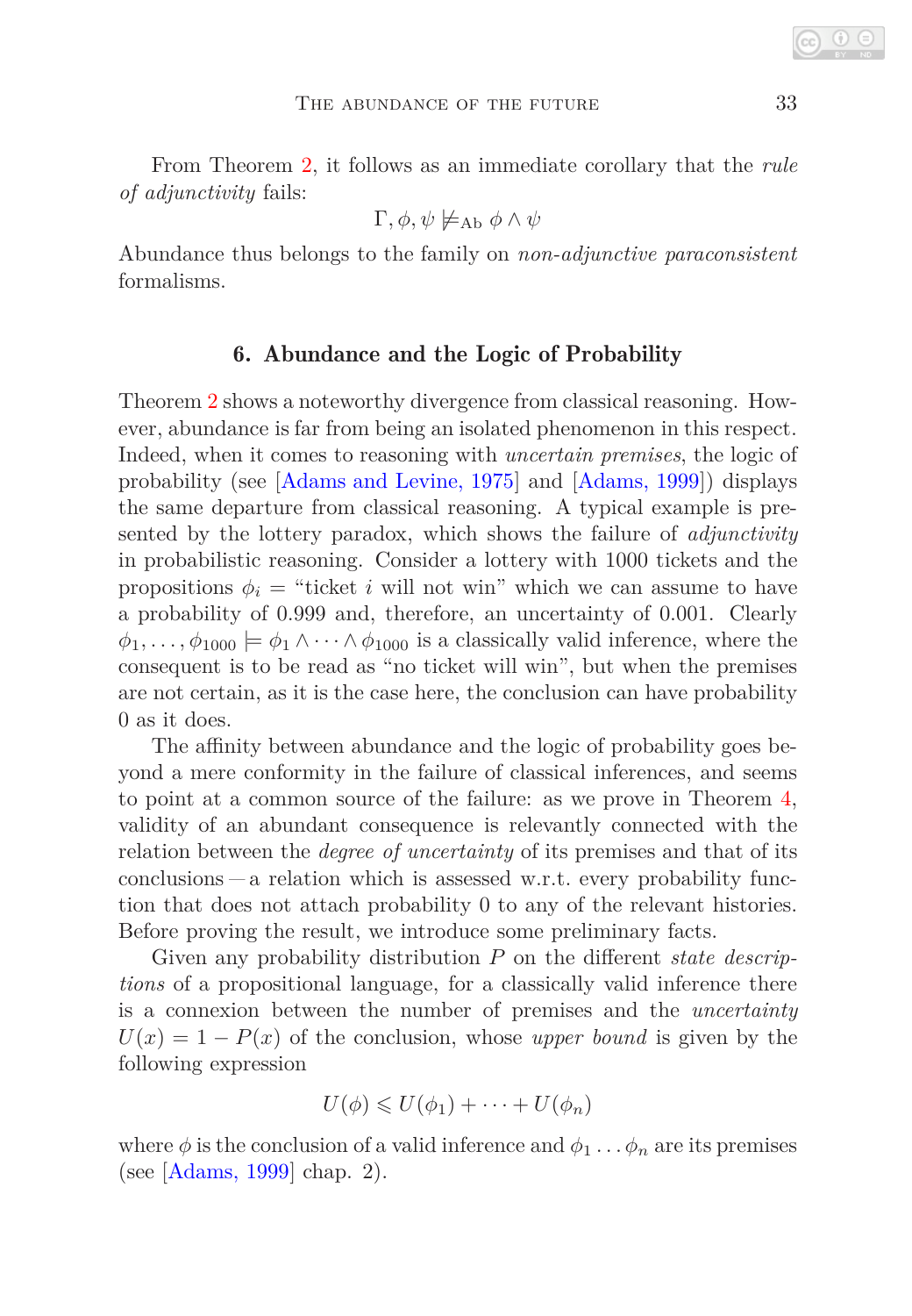A similar result can be proved for Ockhamist semantics when we define a probability distribution on the set of *possible future histories of any moment m*. Indeed, consider a point *m* in an Ockhamist model M and the set  $H_m$ . We can assign a probability distribution  $P_m$  to the event space  $H_m$  such that  $0 \leq P_m(h) \leq 1$  for every  $h \in H_m$  and  $\Sigma_{h \in H_m} P_m(h) = 1$  and define

$$
P_m(\phi) := P_m(\{h \in H_m \mid \langle m, h \rangle \models_{\text{Ock}} \phi\})
$$

It is easy to check that this definition satisfies the Kolmogorov axioms, i.e. for any  $\phi$  and  $\psi$ :

- **K1**  $0 \leq P_m(\phi) \leq 1$
- **K2** If  $\models$ <sub>Ock</sub>  $\phi$  then  $P_m(\phi) = 1$
- **K3** If  $\phi \models_{\text{Ock}} \psi$  then  $P_m(\phi) \leq P_m(\psi)$

**K4** If  $\phi$  and  $\psi$  are *Ock*-inconsistent then  $P_m(\phi \lor \psi) = P_m(\phi) + P_m(\psi)$ 

By K1–K4 we can easily extend to Ockhamist semantics the *Uncertainty Sum Theorem* holding for Propositional Logics (see [\[Adams, 1999\]](#page-21-7) chap. 2, Theorem 11).

THEOREM 3 (Uncertainty Sum Theorem). If  $\Gamma \models_{\text{Ock}} \phi$  then for any model  $M$ , any  $m$  and any  $P_m$  defined on it

$$
U_m(\phi) \leq \sum_{\psi \in \Gamma} U_m(\psi)
$$

PROOF. Suppose that  $\psi_1, \ldots, \psi_n \models_{\text{Ock}} \phi$ . Then, by K3,  $P_m(\psi_1 \wedge \cdots \wedge$  $\psi_n$ )  $\leq P_m(\phi)$  and therefore  $U_m(\phi) \leq U_m(\psi_1 \wedge \cdots \wedge \psi_n)$ . The stated result follows by proving, by induction on *n*, that  $U_m(\psi_1 \wedge \cdots \wedge \psi_n) \leq$  $U_m(\psi_1) + \cdots + U_m(\psi_n)$  (see [\[Adams, 1999\]](#page-21-7) p. 32).

More important for our case, is an analogous result which characterizes abundant consequence relative to the class Π of all the probability functions  $P_m$  (defined on some *m* of some *M*) such that  $P_m(h) > 0$  for any  $h \in H_m$ .

<span id="page-13-0"></span>THEOREM 4. Given a set  $\Gamma = {\psi_1, \ldots, \psi_n}$  and a formula  $\phi$ , the following are equivalent:

- (a)  $\Gamma \models_{\text{Ab}} \phi$
- (b) Given any M and any m, for all  $P_m \in \Pi$ , if  $U_m(\psi_i) < 1$  for every  $1 \leq i \leq n$  then  $U_m(\phi) < 1$

PROOF. ( $\Rightarrow$ ) Suppose that (b) is not the case. Then there is a  $P_m \in \Pi$ such that (i)  $U_m(\psi_1), \ldots, U_m(\psi_n) < 1$  and (ii)  $U_m(\phi) = 1$ . By (i) it follows immediately that  $\mathcal{M}, m \models_{\text{Ab}} \Gamma$ . By (ii) we have that  $P_m(\phi) = 0$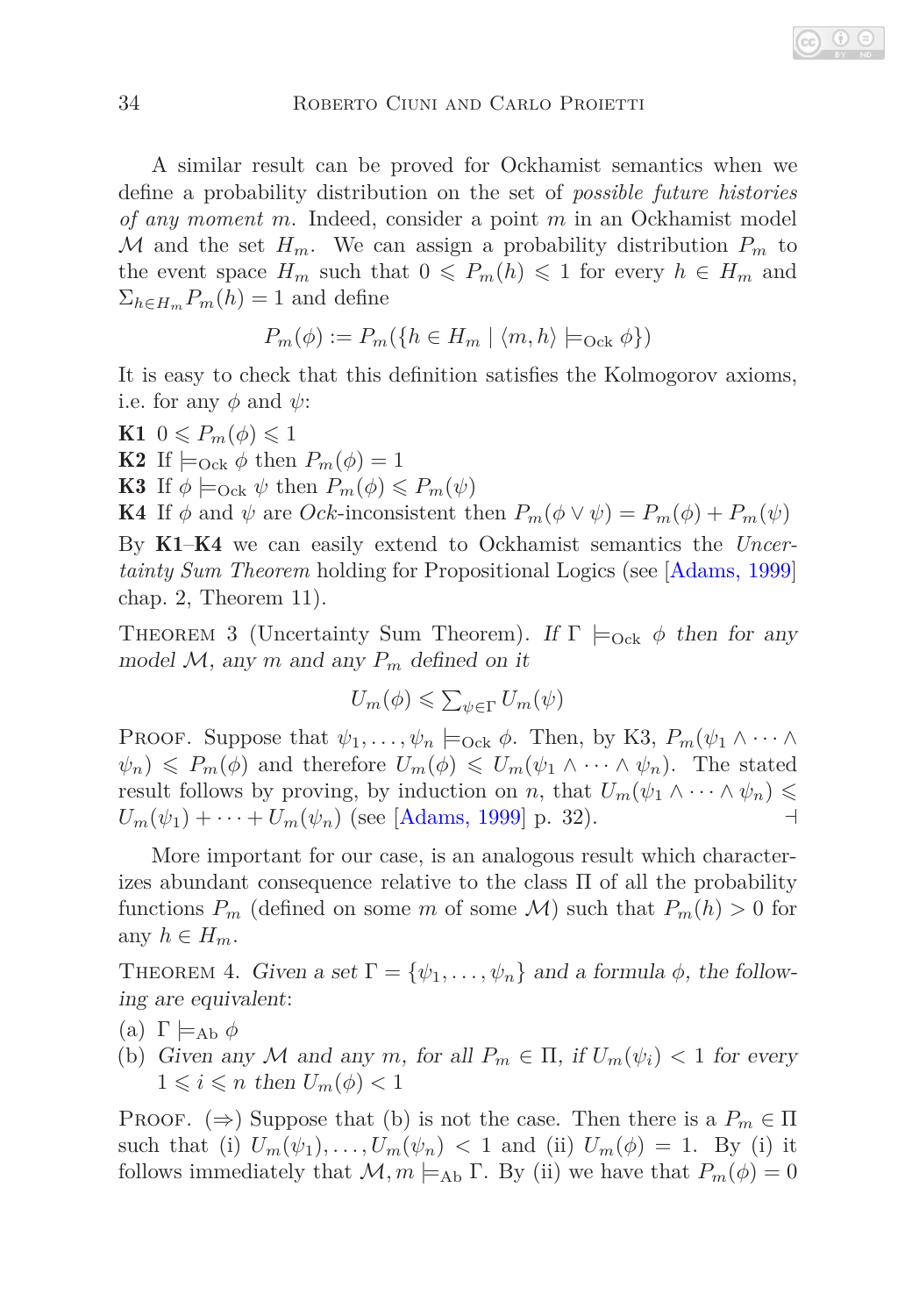and since every h has positive probability this means that  $\phi$  does not hold in any  $h \in H_m$  and thus  $\mathcal{M}, m \not\models_{\text{Ab}} \phi$ .

 $(\Leftarrow)$  If (a) does not hold we can find a M and a m in it such that for all  $\psi_i \in \Gamma$  there is a  $h_i \in H_m$  such that  $\mathcal{M}, \langle m, h_i \rangle \models_{\text{Ock}} \psi_i$  but for no *h*  $\mathcal{M}, \langle m, h \rangle \models_{\text{Ock}} \phi$ . Three cases are possible: (i)  $H_m$  is *finite*; (ii)  $H_m$  is *countable*; (iii)  $H_m$  is *more than countable*. Cases (i) and (ii) are straightforward. In case (i), if k is the cardinality of  $H_m$  then we can easily define a suitable *uniform* distribution  $P_m$  by setting  $P_m(h) = \frac{1}{k}$ for all  $h \in H_m$ . In case (ii) we cannot have a uniform  $P_m$ , but it is always possible to find a *non uniform* one. Case (iii) is more complex because no probability distribution over *more than denumerable* sample spaces can assign a probability higher than 0 to *all* the objects in the sample space. Nevertheless, since in our language satisfaction of a formula only depends the history of evaluation, we can easily *prune* our model M into an adequate one. Let us define  $\mathcal{M}' = (\mathcal{T}', V')$  as a restriction of  $\mathcal{M} = (\mathcal{T}, V)$ such that  $m \in T'$ ,  $H_m = \{h_1, \ldots, h_n\}$  and  $V'$  be the restriction of *V* to T'. Now, for every formula in our language  $\mathcal{M}, \langle m, h_i \rangle \models_{\text{Ock}} \phi$  if and only if  $\mathcal{M}'$ ,  $\langle m, h_i \rangle \models_{\text{Ock}} \phi$ ; so our premises are still satisfied at *m* but not the conclusion. Moreover  $H_m$  is now finite and we can refer back to case (i) to define a uniform  $P_m$  on it.  $\Box$ 

From this result we can infer that classical reasoning fails in abundance and the logic of probability for similar reasons. Indeed, abundant consequence holds when the positive probability of the premises transfers to the conclusion, but it may fail, as in the lottery paradox, when this is not the case. Also, in analogy with the logic of probability, where an increase of the number of premises is positively connected to the uncertainty of the conclusion, abundant inference is *non-monotonic*.

#### 7. Retrogradation of truth and Classical Rules of Inference

We have seen that *supervaluationism* and *abundance* preserve different features of classical logic. But is there any reason for possibly favouring *abundance* over *supervaluationism* in temporal reasoning? A possible reason is connected to the so-called argument for *retrogradation of truth*, also called *de praesenti ad praeteritum*, and to the fact that, in order to express the intuitions underlying the argument, supervaluationism has to be augmented with devices that force the abandonment of some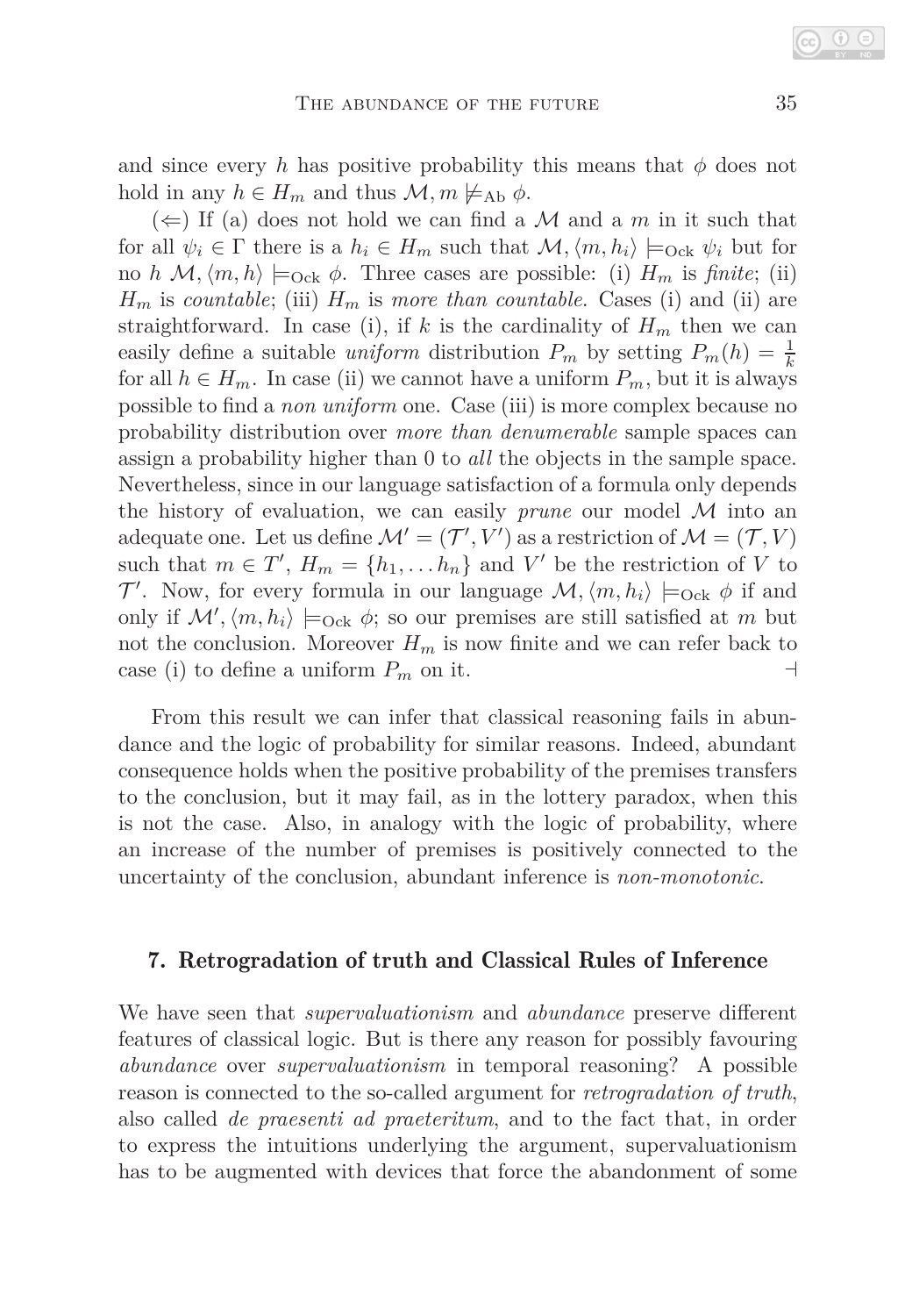important (classical) rules of inference, while abundance may be endowed with devices that enable them to be kept unaltered. *De praesenti ad praeteritum* is an argument "from the present to the past" which consists in stating *retrospectively* "the statement  $\mathbf{F}\phi$  *was* true". A clear summary of it is given by J. MacFarlane:

But now what about someone who is assessing Jake's utterance [there will be a sea-battle tomorrow] from some point in the future? Sally is hanging onto the mast, deafened by the roar of the cannon. She turns to Jake and says 'your assertion yesterday turned out to be true'. Sally's reasoning seems to be unimpeachable:

Jake asserted yesterday that there would be a sea-battle today.

There is a sea-battle today.

So Jake's assertion was true.

When we take this retrospective view, we are driven to assign a determinate truth-value to Jake's utterance. [\[MacFarlane, 2003\]](#page-22-9), p. 322

Referring again to our model in Figure 1, we can see that when a sea battle really takes place, as happens at point *m*′′, supervaluations allow the retrogradation of truth and this is reflected by the fact that  $m'' \models_{\text{Sun}}$ P F *p*. Such a retrogradation has a role in important activities such as gambling, expecting, forecasting and the like, $^{19}$  $^{19}$  $^{19}$  and a suitable logic of temporal statements should give a viable rendering of it.<sup>[20](#page-15-1)</sup>

The supervaluationist apparatus is designed to let gappy sentences turn out to have been true. In a nutshell, when evaluating F*p* at *m* we should take into account all the histories in  $H_m$ , while when evaluating  $P F p$  at  $m' > m$ , we should restrict our consideration to all the histories in  $H_{m'}$  throughout all the evaluation process. Thus, we can have  $Fp$ gappy at *m* and P F *p* true at *m'*, since some of the histories in  $H_m \setminus H_{m'}$ include no moment where  $p$  is supertrue, while all the histories that are both in  $H_m$  and  $H_{m'}$  are such that they include a moment where p is

<span id="page-15-0"></span><sup>19</sup> When we win after gambling, we are given the reward exactly because the content of our gambling  $-say$  "Ribot will win the next race"  $-turned$  out to be true. After a scientific experiment is accomplished, we can state whether our forecast on the experiment proved correct, by saying that it was true (or false). After our expectations are fulfilled, we can state that their content  $-say$  "My partner will be on time" turned out to be true.

<span id="page-15-1"></span><sup>&</sup>lt;sup>20</sup> A study that explicitly insists on the importance of retrogration of truth in temporal logic is [\[Thomason, 1970\]](#page-22-5), pp. 267-268.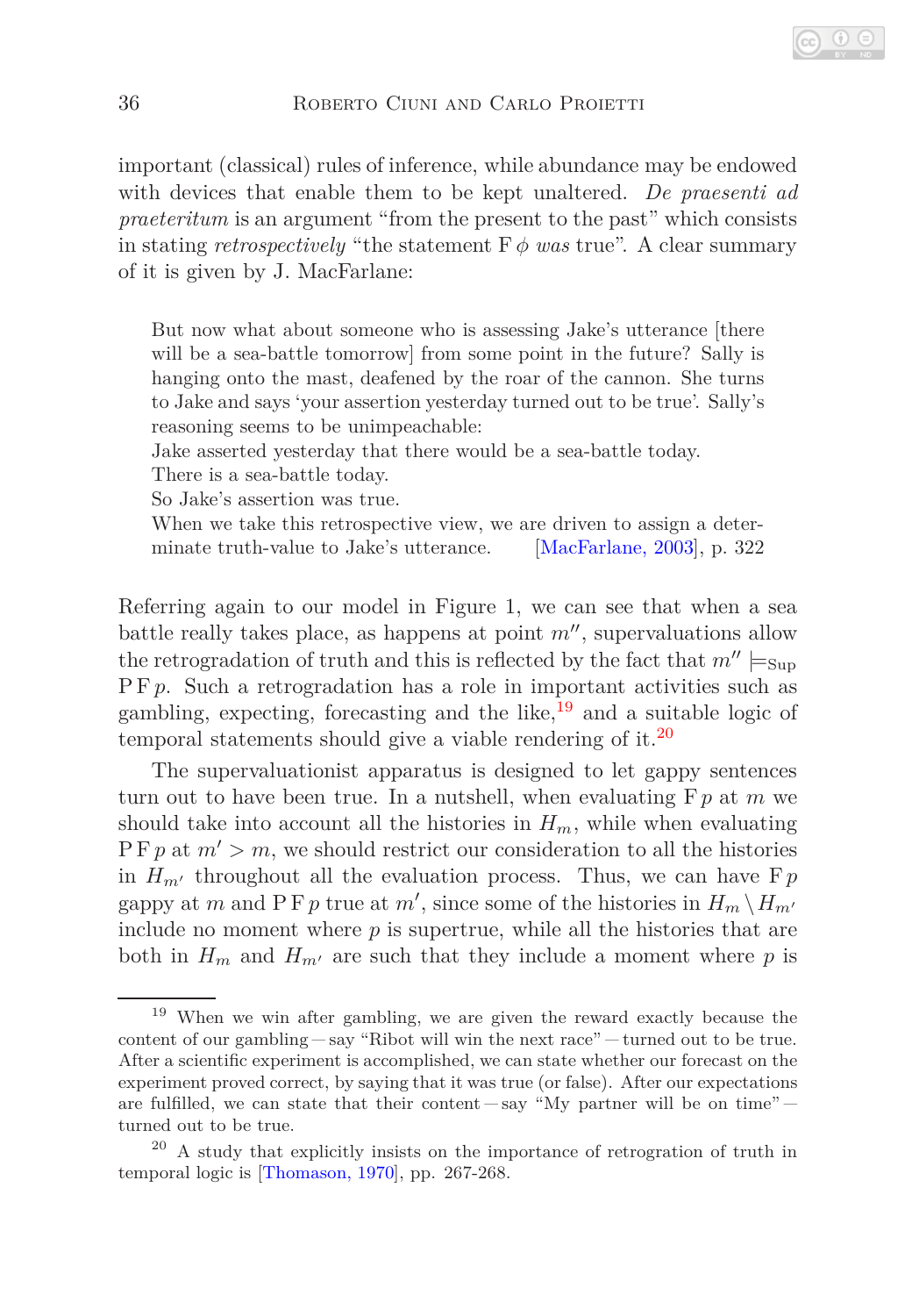supertrue (namely  $m'$ ).<sup>[21](#page-16-0)</sup> However, retrogradations of truth determine a problem for the supervaluationist semantics, since, at any two moments  $m < m'$ , the three following hypotheses are incompatible:

(i) 
$$
m \not\models_{\text{Sup}} \text{F} p
$$

(ii) 
$$
m' \models_{\text{Sup}} \text{P} \text{F} p \Leftrightarrow m \models_{\text{Sup}} \text{F} p
$$

(iii)  $m' \models_{\text{Sup}} P F p$ 

Supervaluationism is characterized precisely by the rejection of (ii), a usual assumption about *temporal dependence*: the fact that something turned out to be true *retrospectively* does not imply it was true before. But then the question arises how we can possibly express, from the point of view of *m*′ , the fact that "there will be a sea battle" was in fact indeterminate before (for instance, at *m*). The only way to do it seems to be the introduction of the Ockhamist operator  $\Box$  in the language of supervaluationism. Indeed, contrary to (iii), we can easily notice that in our model  $m' \not\models_{\text{Sup}} P \Box F p$ : it is not true at  $m'$  that, at  $m$ , all the histories in  $H_m$  are barred with  $\phi$ . With  $\Box$ , then, the supervaluationist has the chance of distinguishing *within her language* the situation expressed by "Your statement *turned out* to be true" from "Your statement *was settled* true". However, when expanding the language this way, many classical inferential rules cease to be valid in supervaluationism:[22](#page-16-1)

THEOREM 5. The following inference rules are not sound.

| $\Gamma, \phi \models_{\text{Sup}} \psi \Rightarrow \Gamma \models_{\text{Sup}} \phi \to \psi$                                                              | (Conditional Proof)     |
|-------------------------------------------------------------------------------------------------------------------------------------------------------------|-------------------------|
| $\Gamma, \phi \models_{\text{Sup}} \psi \Rightarrow \Gamma, \neg \psi \models_{\text{Sup}} \neg \phi$                                                       | (Modus Tollens)         |
| $\Gamma, \phi \models_{\text{Sup}} \psi \text{ and } \Gamma, \zeta \models_{\text{Sup}} \psi \Rightarrow \Gamma, \phi \vee \zeta \models_{\text{Sup}} \psi$ | (Argument by cases)     |
| $\Gamma, \phi \models_{\text{Sup}} \psi \land \neg \psi \Rightarrow \Gamma \models_{\text{Sup}} \neg \phi$                                                  | (Reductio ad Absurdum). |
| $D_{\mathcal{D}} \circ \circ \circ \circ \qquad \qquad \Lambda \qquad \qquad \mathbf{1}^*$                                                                  |                         |

Proof: see Appendix. ⊣

<span id="page-16-0"></span><sup>21</sup> Notice that this is no *ad hoc* move by the supervaluationist. On the contrary, it is deeply rooted in the conception underlying the formal rendering of supervaluationism. Indeed, for the supervaluationist a sentence is true if it holds relative to every history passing through the moment of evaluation. Now take  $m' \models_{\text{Sup}} P F p$ . It equates with  $\forall h_{m'} \exists m < m'$  such that  $\langle m, h \rangle \models Fp$ . Obviously, all histories in  $H_{m'}$ satisfy this condition in our model, since they all include  $m'$ , where  $p$  holds.

<span id="page-16-1"></span> $22$  The following result and proof is readapted from [\[Varzi, 2007\]](#page-22-13).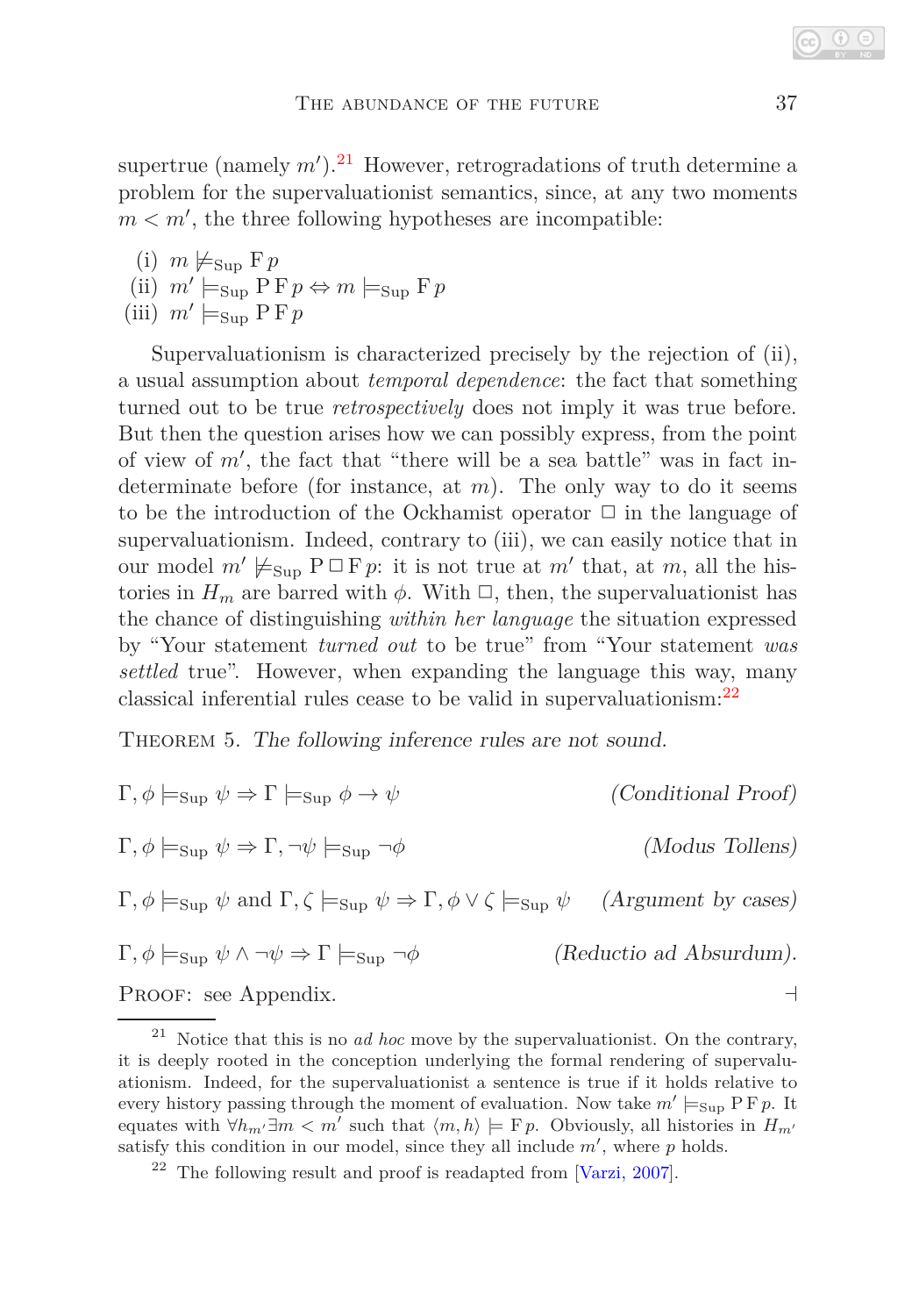Thus, by adding  $\Box$  supervaluationism rids its troubles with the retrogradation of truth, but loses some important rules of inference of classical logic.

The same *does not happen* when *abundance* faces the challenge of retrogradation. Here, the problem with expressivity is dual to the one we have noticed for supervaluationism: while we needed there to secure the "passage" from a gappy formula to a supertrue one, here we need to secure the "passage" from a glutty formula to a non-glutty one. Indeed, when a sea battle happens at *m*′ , we are allowed to say that "it was not true, before, that a sea battle would not take place", although at  $m$  "A sea battle will take place" is glutty. In other words,  $P F p$  is true, yet not subtrue, at *m*′ , though it is subtrue at *m*. [23](#page-17-0) Notice that abundance can secure the falsehood of  $P \neg F p$  at *m'* out of the glutty  $F p$ at *m* in pretty much the same way as supervaluationism: the histories in  $H_m$  are considered when evaluating  $\mathbf{F}\phi$  at *m*, while our consideration is restricted to all the histories in  $H_{m'}$  when evaluating  $P F \phi$  at  $m' >$ *m*. [24](#page-17-1) Once this is done, we still remain with the question: "How can we express, from the point of view of *m*′ , the fact that 'there will be a sea battle' was *glutty* before (for instance, at *m*)?". The only way seems to be by using the operator  $\diamondsuit$ , which corresponds to our notion of truth and to  $\neg \Box \neg$  in Ockhamist semantics. With its help we can rephrase the past truth of "there won't be a sea battle", with  $P \Diamond \neg F p$ , since  $m' \models P \Diamond \neg Fp$ . Thus, modalities seem to be needed also for the abundance of the future, at least for expressivity reasons.

Coming to inferential rules, the expansion of our language by  $\Diamond$  leads to less *indesiderata* w.r.t. the previous list of inference rules than the expansion of the supervaluationist language above: though *Modus Tollens* is clearly lost,[25](#page-17-2) *Conditional Proof*, *Argument by Cases* and *Reductio ad Absurdum* are preserved:

<span id="page-17-0"></span><sup>&</sup>lt;sup>23</sup> This holds, obviously, if *p* holds at *m'* and *h* is such that  $\neg p$  never holds. These conditions set up a very idealised model, but are important to understand the dynamics of our example, where the truth of  $\overline{P}$  F  $p$  at  $\langle m', h \rangle$  is due to the subtruth of F *p* at  $\langle m, h \rangle$ , and P F  $\neg p$  is simply false at  $\langle m', h \rangle$ . Notice that, by **IPP**, if a non-tensed statement holds at *m*, then it holds at every history in *Hm*, and thus it is true, yet not glutty – since its negation will hold in no history in  $H_m$ .

<span id="page-17-1"></span> $24$  Exactly as with supervaluationism, this is something that depends on the very conception of truth endorsed by abundance:  $P \nvdash p$  behaves like Ockhamist  $\Diamond P \nvdash p$ , not like  $\Diamond P \Diamond F p$ , and thus it may turn out that a sentence was simply true – *retrospectively* although *at the moment of evaluation* it was *glutty*.

<span id="page-17-2"></span><sup>&</sup>lt;sup>25</sup> It is indeed easy to see that  $\Diamond F p \models_{Ab} F p$ , but clearly  $\neg F p \not\models_{Ab} \neg \Diamond F p$ .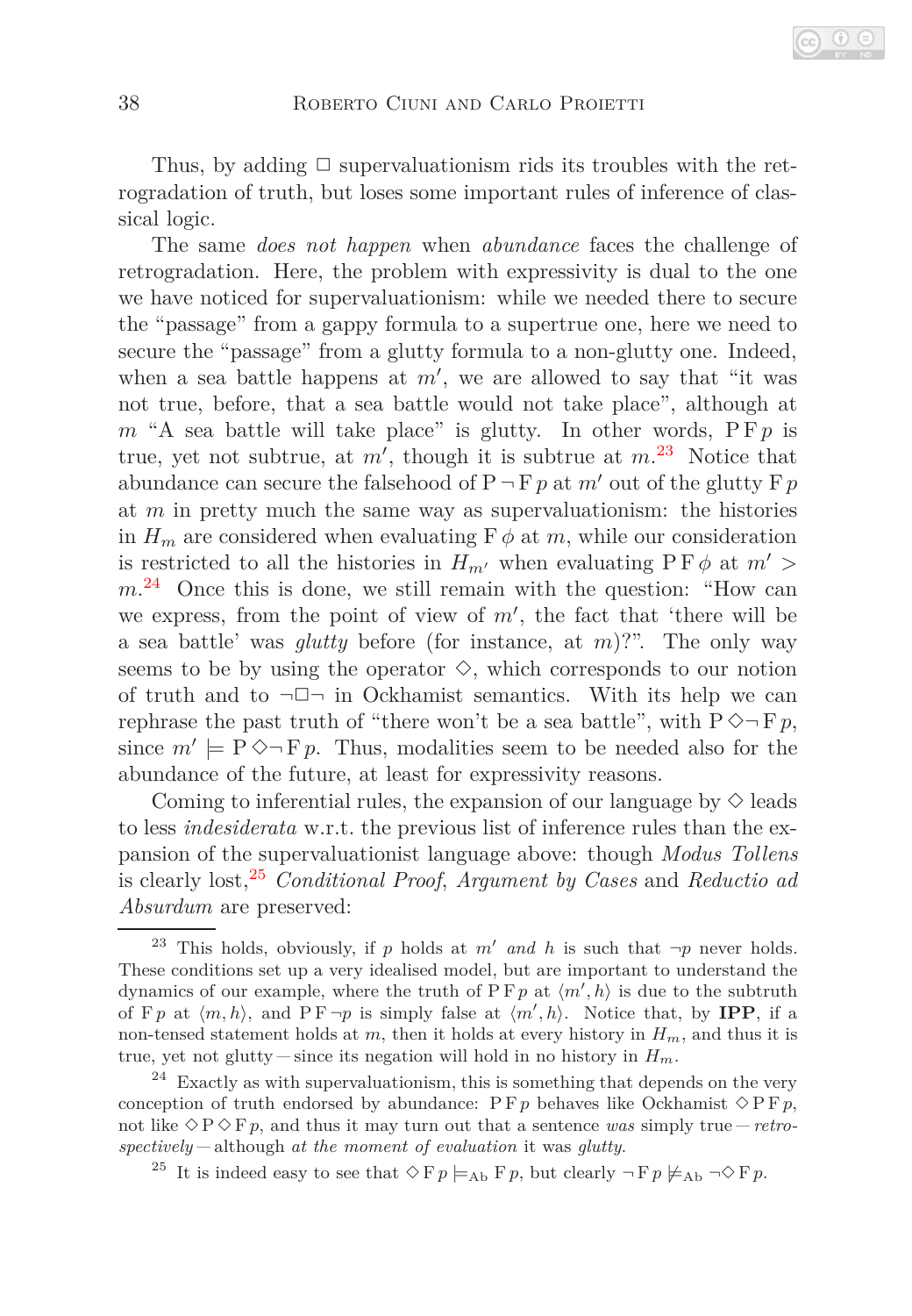THEOREM 6. The following inference rules are valid:

 $\Gamma, \phi \models_{\text{Ab}} \psi \Rightarrow \Gamma \models_{\text{Ab}} \phi \to \psi$  $\Gamma, \phi \models_{\text{Ab}} \psi \text{ and } \Gamma, \zeta \models_{\text{Ab}} \psi \Rightarrow \Gamma, \phi \vee \zeta \models_{\text{Ab}} \psi$  $Γ, φ \models_{\text{Ab}} ψ ∧ ¬ψ ⇒ Γ \models_{\text{Ab}} ¬φ.$ 

Proof: see Appendix ⊣

#### 8. Discussion

In this paper, we have proposed a non-adjunctive paraconsistent formalism for future contingents, interpreted on branching-time structures. The semantics is paraconsistent since it allows a formula  $F \phi$  and its negation  $\neg$  F $\phi$  to be both true, i.e. we have *gluts* of truth-values. Formally, gluts obtain because a sentence about the future is true if and only if *there is a history* relative to which the statement holds. The proposed semantics is dual w.r.t. the supervaluationist one, which is one of the most well known and philosophically sustained tools for interpreting contingent statements *de futuro*. Preservation of classical features is a *desideratum* for both abundance and supervaluationism, and the latter is usually claimed to be closer to classical logic than any paraconsistent semantics. Here, we have shown that  $-\text{on}$  the contrary  $-\text{they}$  are much on a par in preserving and loosing important inferential rules of classical logic. We have also shown that differences arise when *retrogradations of truth* are taken into account. The success of abundance in modeling retrogradations of truth without worsening its conformity with classical logic, though maybe not decisive, makes this view a noteworthy alternative to the supervaluationist approach to temporal logic and future contingents.

We hinted at the fact that truth in the abundant sense is something that one is *entitled to claim* or to defend, due to the fact that the proposition she is stating has *some degree of probability*, or due to the fact that we have probabilistic reasons to *bet* on it, in a context where neither full uncertainty, nor full certainty, are at stake. From a probabilistic perspective, the logical machinery we introduced gains some interest. Indeed, the results in section 6 essentially explain abundant logical consequence (and its non-standard features) as something that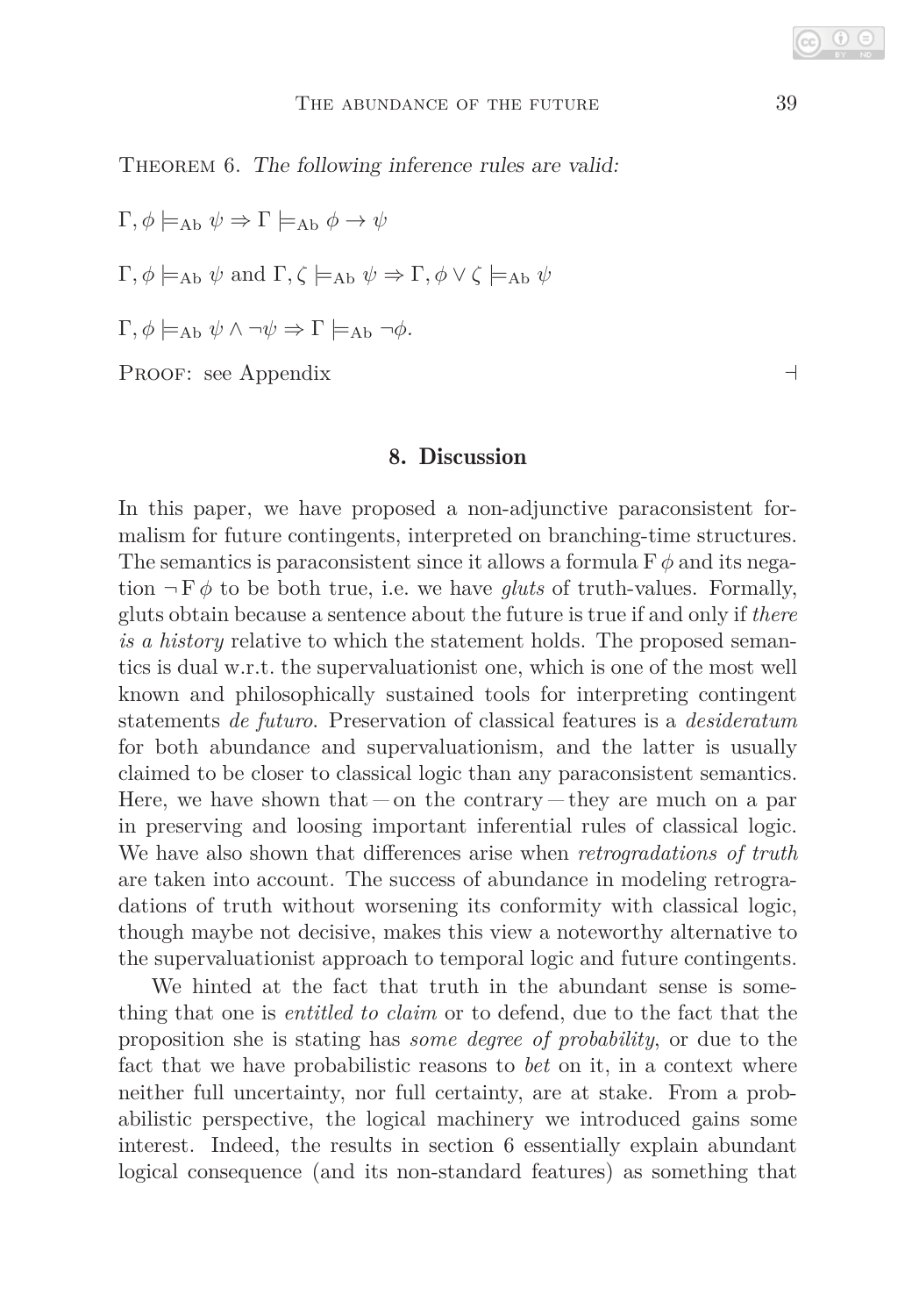one is entitled to claim, or to bet on, whenever she is entitled to claim Γ. Under this reading, *sound modes of inference* of this logic are rules for preserving this *transmission of plausibility*.

Some final words are worth spending on abundance and *norms of assertion*: those conditions at which we are entitled to assert a statement. Some believe that the norm of assertion is truth, others believe the norm is knowledge or strong evidence. $^{26}$  $^{26}$  $^{26}$  In either case, supervaluationism seems to fit: if  $F \phi$  is *supertrue* (or is *evident* since it holds in all the histories I may consider) this may constitute an *uncontroversial* ground for the assertion of a statement about the future, for it rules out  $\neg F p$ . What about abundance? Here *subtruth* is the notion at stake, which equates with possibility. Thus, saying that the norm of assertion is subtruth means that we are entitled to assert  $F \phi$  if the current state of the world does not rule out F*φ*. If we go for an epistemic norm, this means that we are entitled to assert  $F p$  whenever we cannot exclude it with certainty. This can sound strange: all in all, assertion seems to require something more than mere possibility. But if we look at real-life *dialogues* this would be a too strict *desideratum*; after all, the essence of a dialogue is that both  $\phi$  and  $\neg \phi$  may be, in most cases, asserted as opposing theses, each endorsed by a different agent. Abundance builds on the very same idea: the feasibility of both  $\mathbf{F}\phi$  and  $\neg \mathbf{F}\phi$ . As with discussive logics, if we adopt the idea that lies behind abundance, *feasibility* becomes a sufficient condition for *assertibility*. In these cases neither supertruth nor strong evidence will be the right notion, because they are exactly what is supposed to lack when opposing theses are both assertible.

Extending the links with probabilistic reasoning and assertion is not our present purpose and could be the topic for an independent paper. It is enough for this work to indicate a natural interpretation for an "immediate" conceptual alternative that has been left unexplored thus far.

### Appendix

**PROOF OF THEOREM 5.** *Conditional Proof*: let  $\phi$  be  $\Gamma p$  and  $\psi$  be  $\Box$   $\Gamma p$ .  $\Gamma, \mathrm{F}p \models_{\mathrm{Sup}} \Box \mathrm{F}p$  holds. Indeed, for any arbitrary model  $\mathcal{M}_{\mathrm{Sup}}$  and mo-

<span id="page-19-0"></span><sup>&</sup>lt;sup>26</sup> If one follows the first option, she concludes that we are entitled to assert  $\phi$ only if  $\phi$  is true, while if one follows the second option, she concludes that we are entitled to assert  $\phi$  only if we *know that*  $\phi$ , or  $-$  alternatively  $-$  only if we have some strong *evidence* in favour of *φ*.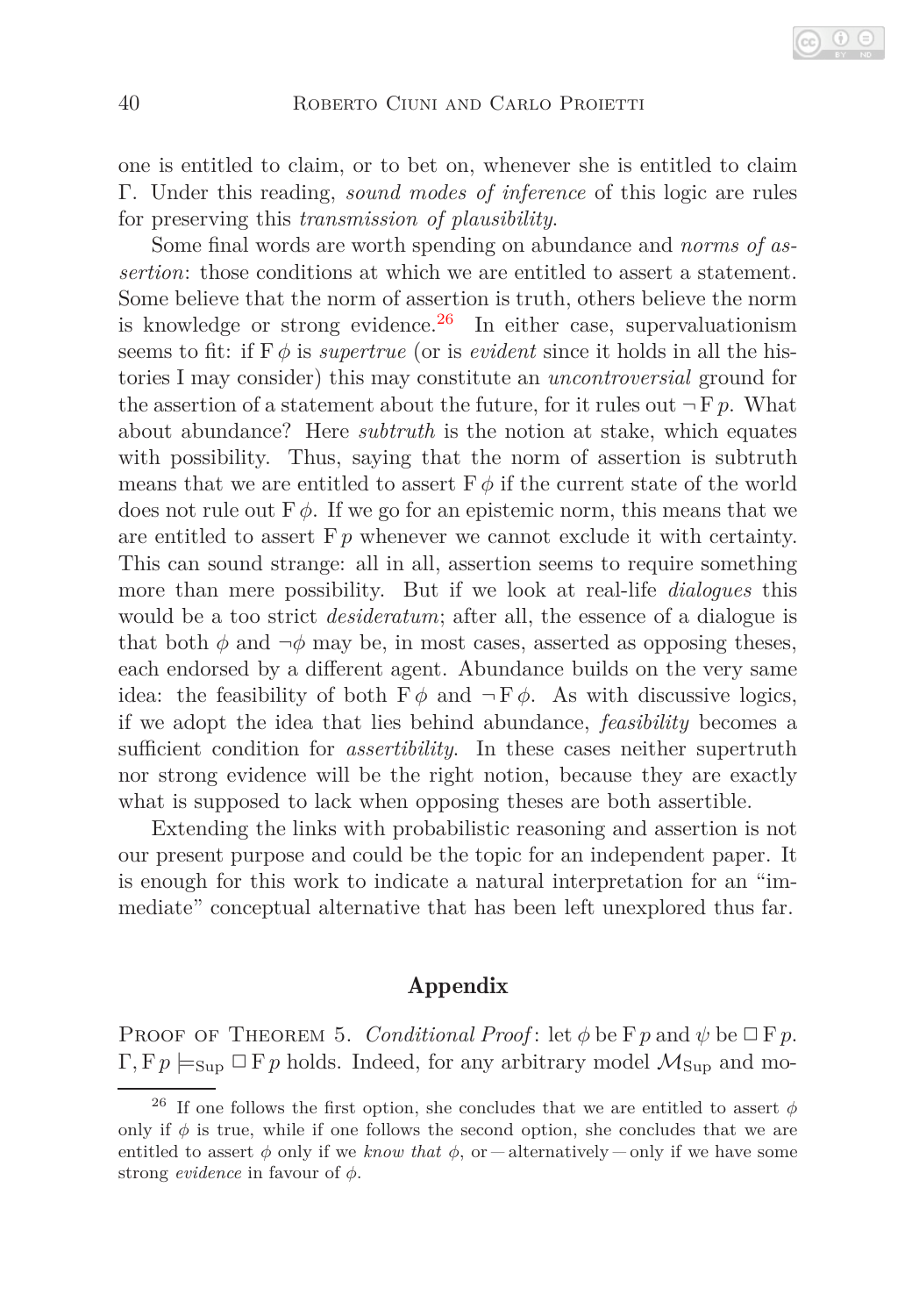ment *m*, F *p* and all formulas in  $\Gamma$  being supertrue equates to  $\forall h_m(\langle m, h \rangle)$  $\models \Gamma$  and  $\exists m' > m$  such that  $\langle m', h \rangle \models p$ ). This implies that  $\forall h_m(\exists m' >$ *m* such that $\langle m', h \rangle \models p$ . By the truth-clauses of  $\Box$ , this equates with  $\langle m, h \rangle \models \Box F p$ .

However,  $\Gamma \models_{\text{Sun}} \mathbb{F} p \to \Box \mathbb{F} p$  does not hold. To see this, consider that, for any arbitrary  $M_{\text{Sun}}$  and moment  $m$ ,  $m \models_{\text{Sun}} \mathbb{F} p \rightarrow$  $\Box$  F p equates to  $\forall h_m((\exists m' > m \text{ such that } \langle m', h \rangle \models p) \Rightarrow \forall h'_m(\exists m'' > m)$ *m* such that  $\langle m'' , h \rangle \models p$ ). However, there is at least one model  $\mathcal{M}'$ , where  $\exists h_m(\exists m' > m \text{ such that } \langle m', h \rangle \models p \text{ and } \exists h'_m(\exists m'' > m \text{ such }$ that  $\langle m'', h \rangle \models \neg p$ ). This proofs that  $\Gamma \models_{\text{Sup }} \mathbb{F} p \rightarrow \Box \mathbb{F} p$  is not a valid inferential pattern,<sup>[27](#page-20-0)</sup> and together with the first part of the proof, this proves that Conditional Proof is not valid in a supervaluationist language endowed with  $\Box$ .

*Modus Tollens*: let once again  $\phi$  be  $\Gamma p$  and  $\psi$  be  $\Box$   $\Gamma p$ .  $\Gamma$ ,  $\Gamma p \models_{\text{Sup}} \Box$   $\Gamma p$ holds. However,  $\Gamma$ ,  $\neg \Box F p \models_{\text{Sup}} \neg F p$  does not: there is a model M' where  $\langle m, h \rangle \models F p$ , but  $\langle m, h' \rangle \not\models F p$ . By this and the truth-clause of  $\Box$  and those of F,  $\Box$  F p is superfalse (since its superfalsehood equates with Ockhamist falsehood), but  $F\phi$  is not, since is made true at least in  $\langle m, h \rangle$ .

*Argument by Cases*: let  $\phi$  be  $F p$ ,  $\zeta$  be  $\neg F p$ , and  $\psi$  be  $\neg F p \vee \Box \neg F p$ .  $\Gamma, Fp \models_{\text{Sup}} \Box Fp \lor \Box \neg Fp$  and  $\Gamma, \neg Fp \models_{\text{Sup}} \Box Fp \lor \Box \neg Fp$  clearly hold (by the semantics of  $\vee$ ,  $\neg$  and  $\Gamma$ ,  $Fp \models_{\text{Sup}} \Box Fp$ ). However, it is easy to see that there is a model M where the supertruth of  $F p \vee \neg F p$  at an arbitrary *m* is compatible with both  $m \notin V^+(\mathbf{F}p)$  and  $m \notin V^-(\mathbf{F}p)$ . Then, in M' we have  $\Gamma$ ,  $F p \vee \neg F p$  supertrue at m, but  $\Box F p \vee \Box \neg F p$ is not supertrue, for an arbitrary Γ.

*Reductio ad Absurdum*: let  $\phi$  be  $\vdash p \land \neg \Box F p$  and  $\psi$  be  $\Box F p$ .  $\Gamma, F p \land \neg \Box F$  $\neg \Box F p \models_{\text{Sun}} \Box F p \land \neg \Box F p$  holds. However, there are models where, given an arbitrary  $m, m \nvDash_{\text{Sub}} \neg (Fp \land \neg \Box Fp)$  for any arbitrary  $\Gamma$  (for instance, take the model  $\mathcal{M}'$  in the previous sub-proof). Thus, Reductio fails.  $\Box$ 

<span id="page-20-0"></span> $27$  Another way to prove it is by the relations between supervaluationist validity and Ockhamist validity:  $\square(\nabla p \rightarrow \square \nabla p)$  is not valid in Ockhamist semantics, and hence  $F p \rightarrow \Box F p$  cannot be valid in supervaluations is semantics. Since validity is logical consequence from the empty set of premises, we have falsified  $\Gamma \models_{\text{Supp}} \mathbb{F} p \rightarrow$  $\Box$  F p with  $\Gamma = \{\emptyset\}$ , and hence the validity of the rule of inference. For the failure of Conditional Proof, see also [\[Thomason, 1970\]](#page-22-5), p. 275–276.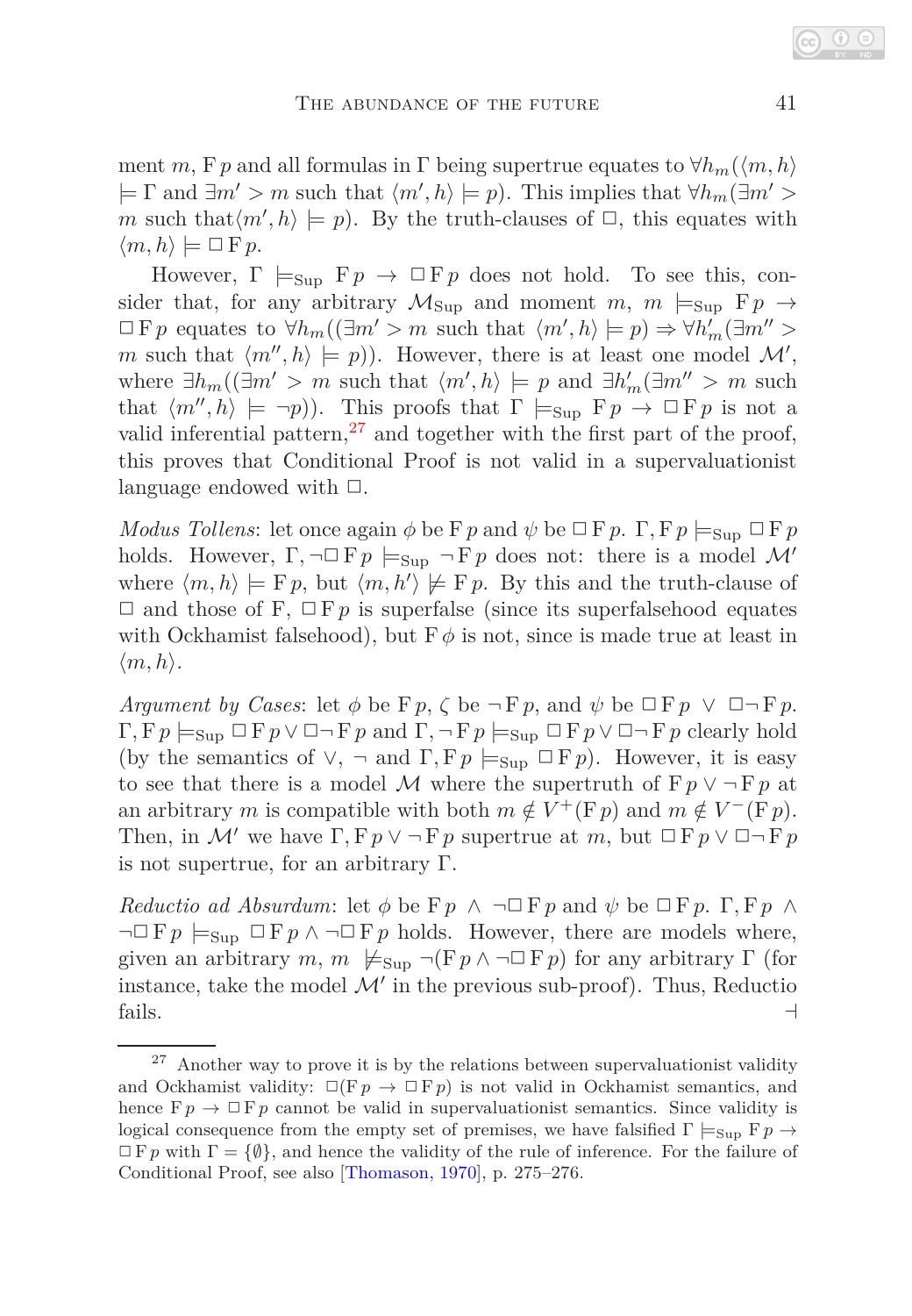PROOF OF THEOREM 6. *Conditional Proof*: Suppose  $\Gamma, \phi \models_{\text{Ab}} \psi$ . We have then two possible cases: (1) for some  $\langle m, h \rangle$  we get  $\langle m, h \rangle \not\models \phi$ . But then,  $\langle m, h \rangle \models \phi \rightarrow \psi$  and, by the definition of  $\models_{\text{Ab}} m \models_{\text{Ab}} \phi \rightarrow \psi$ . This proves the result for the first case. (2) for all  $\langle m, h \rangle$  we get  $\langle m, h \rangle \models$ *φ*. In this case, we obviously have  $m \models_{\text{Ab}} \phi$  and hence, by hypothesis,  $m \models_{\text{Ab}} \psi$ . The latter implies  $m \models_{\text{Ab}} \phi \rightarrow \psi$ : if the consequent is true at *m* in at least on history, the whole conditional will be true at *n* in the same history. This proves the result for the second case.

*Argument by Cases:* Suppose that  $\Gamma$ ,  $\phi$  |=<sub>Ab</sub>  $\psi$  and  $\Gamma$ ,  $\zeta$  |=<sub>Ab</sub>  $\psi$  and that  $m \models_{\text{Ab}} \phi \lor \zeta$  for an arbitrary moment *m* which satisfies Γ. By the definition of  $\models$ <sub>Ab</sub>, it follows that we have  $\langle m, h \rangle \models \phi \lor \zeta$  for some  $\langle m, h \rangle$ . We then have two possible cases: (1)  $\langle m, h \rangle \models \phi$ . By definition, this implies  $m \models_{\text{Ab}} \phi$ , and hence, by hypothesis,  $m \models_{\text{Ab}} \psi$ . (2)  $\langle m, h \rangle \models \zeta$ . By the same reasoning, we have  $m \models_{\text{Ab}} \psi$ . Both cases prove the result.

*Reductio ad Absurdum*: Suppose  $\Gamma$ ,  $\phi$   $\models$ <sub>Ab</sub>  $\psi \wedge \neg \psi$ . Now, any moment *m* which satisfies Γ, is such that it satisfies also  $\neg \phi$  (Γ  $\models$ <sub>Ab</sub>  $\neg \phi$ ). If it was not so, by the hypothesis we would have  $m \models_{\text{Ab}} \psi \land \neg \psi$ , but as we have shown,  $\psi \wedge \neg \psi$  cannot be satisfied at any moment. ⊣

#### References

- <span id="page-21-7"></span>[Adams, 1999] Adams, E. W., *A Primer of Probability Logic*, Stanford, CSLI, 1999.
- <span id="page-21-6"></span>[Adams and Levine, 1975] Adams, E. W., and H. Levine, "On the uncertainties transmitted from premises to conclusions in deductive inferences", *Synthese* 30, 3 (1975): 429–460.
- <span id="page-21-3"></span>[Aristotle, 1941] Aristotle, "De Interpretatione (On Interpretation)", in *The Basic Works of Aristotle*, R. McKeon (ed.), Random House, New York, 1941.
- <span id="page-21-2"></span>[Bigaj, 2001] Bigaj, T., "Three-valued logic, indeterminacy and quantum mechanics", *Journal of Philosophical Logic* 30 (2001): 97–119.
- <span id="page-21-0"></span>[Fine, 1975] Fine, K., "Vagueness, truth and logic", *Synthese* 30 (1975): 265– 300.
- <span id="page-21-4"></span>[Hasle and Øhrstrøm, 1995] Hasle, P., and P. Øhrstrøm, *Temporal Logic from Ancient Ideas to Artificial Intelligence*, Kluwer, 1995.
- <span id="page-21-5"></span>[Hyde, 1997] Hyde, D., "From heaps and gaps to heaps of gluts", *Mind* 106 (1997): 641–660.
- <span id="page-21-1"></span>[Kamp, 1981] Kamp, H., "The paradox of the heap", pages 225–277 in *Aspects of Philosophical Logic*, E. Mönnich (ed.), Dordrecht, Reidel, 1981.